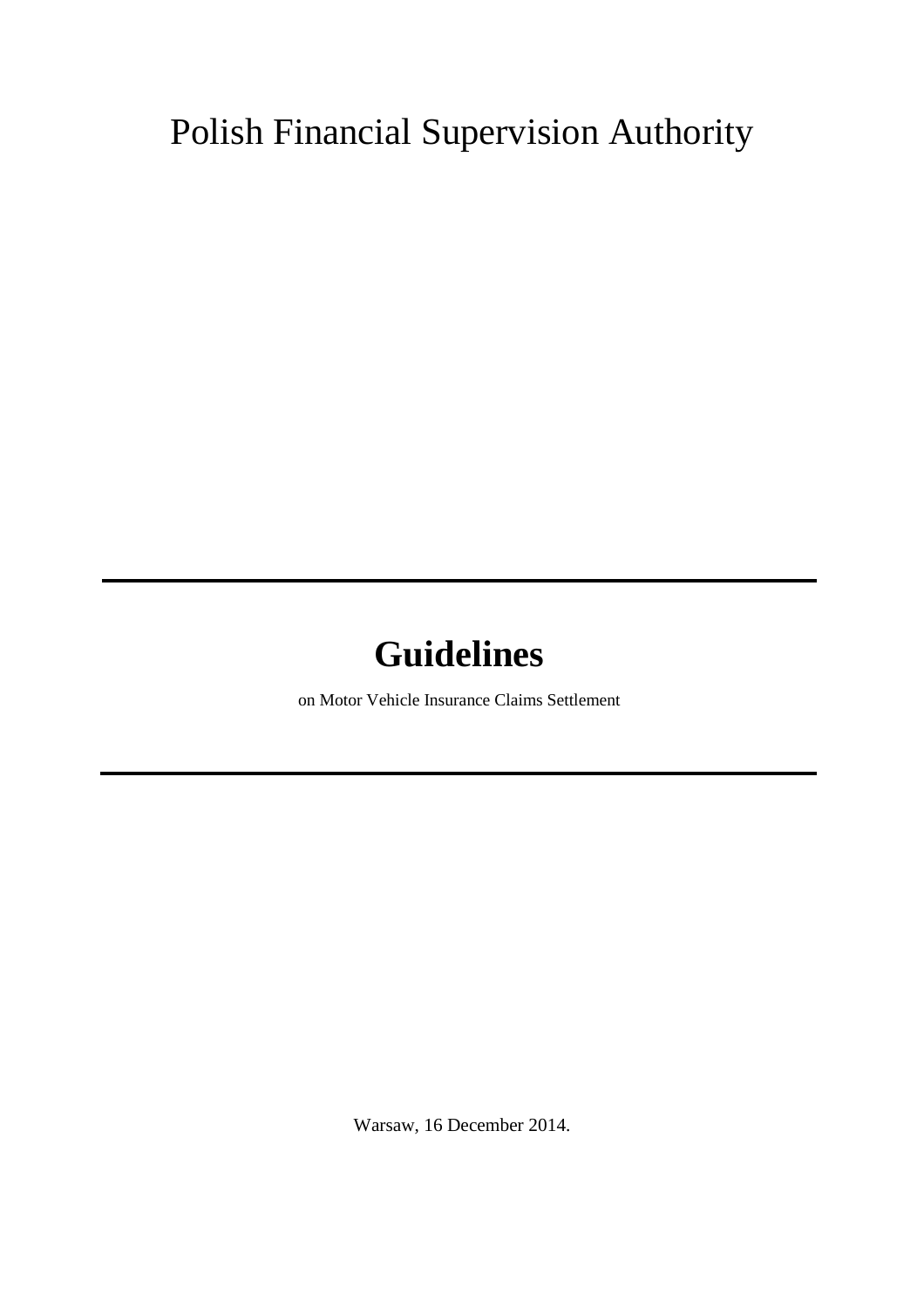## **Table of Contents**

| $\mathbf{I}$ .                                                                                            |                                                                                                          |  |
|-----------------------------------------------------------------------------------------------------------|----------------------------------------------------------------------------------------------------------|--|
| II.                                                                                                       |                                                                                                          |  |
| Ш.                                                                                                        |                                                                                                          |  |
|                                                                                                           | Organisation, management, supervision and control of motor vehicle insurance claims settlement process 9 |  |
|                                                                                                           |                                                                                                          |  |
|                                                                                                           |                                                                                                          |  |
| IV.                                                                                                       |                                                                                                          |  |
| Organisation, management, supervision and control of motor vehicle insurance claims settlement process 14 |                                                                                                          |  |
|                                                                                                           |                                                                                                          |  |
|                                                                                                           |                                                                                                          |  |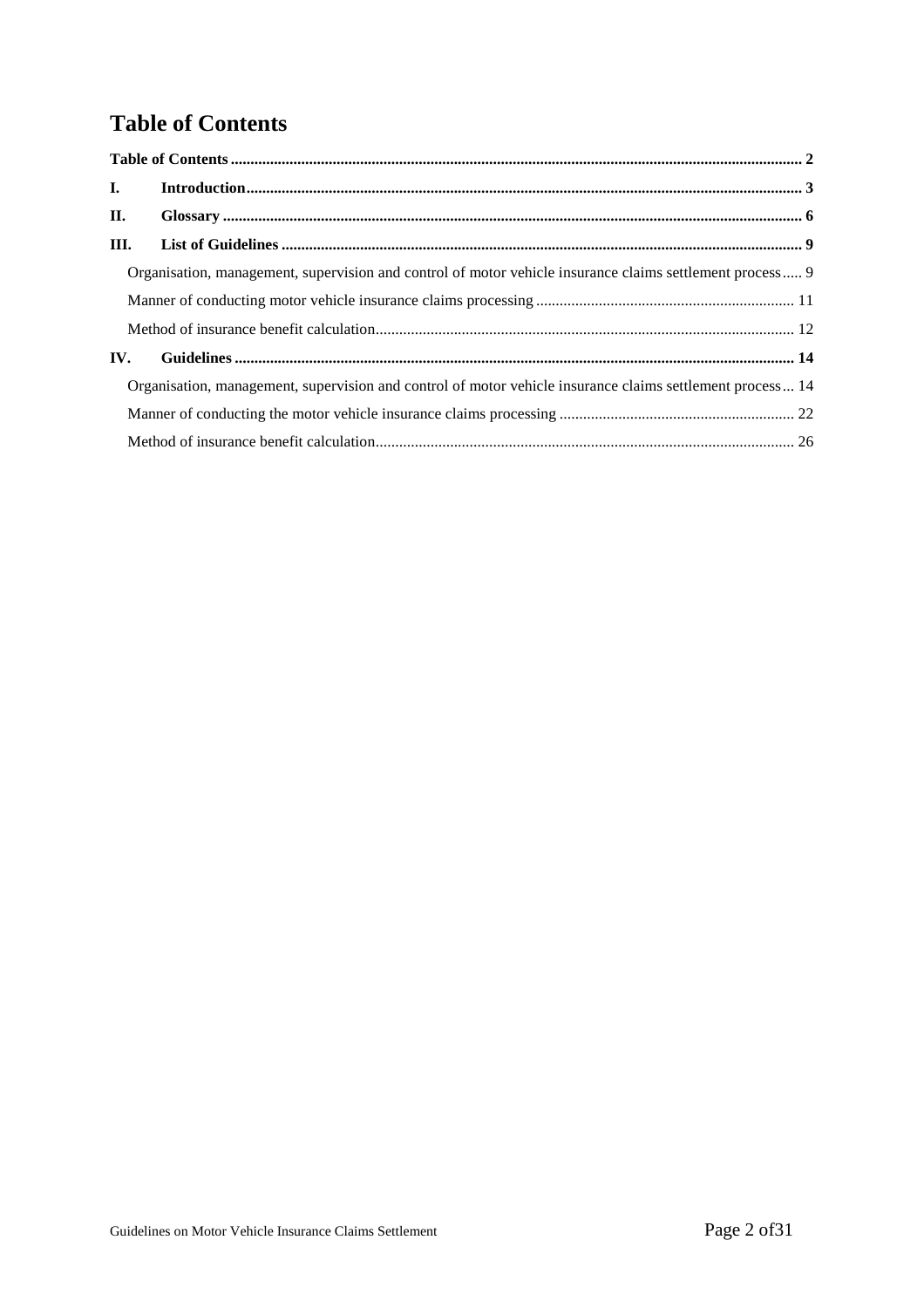## **I. Introduction**

Taking into consideration the goals of supervision over the financial market specified in Article 2 of the Act of 21 July 2006 on Financial Market Supervision (Dz. U. of 2012, item 1149, as amended, hereinafter referred to as the Act) such as ensuring correct operation of the market, its stability, security and confidence in the market, as well as ensuring protection of its participants' interests and taking into consideration the tasks of the Polish Financial Supervision Authority (hereinafter the KNF) specified in Article 4.1.2 of the Act, such as taking measures fostering proper functioning of the financial market, "Guidelines on motor vehicle insurance claims settlement" (hereinafter referred to as the Guidelines) are issued.

The purpose of these Guidelines is to define expectations of the KNF regarding prudent and stable management of motor vehicle insurance claims settlement process, in particular regarding management of risk associated with this process. This risk may be defined as uncertainty related to the correct and effective claims processing conducted by insurance undertakings. It is primarily associated with operational risk, and reputation risk. It should also be noted that the irregularities in motor vehicle insurance claims settlement process expose insurance undertakings to the possibility of specific financial losses associated with the necessity to bear the legal costs of dispute, and if such dispute is lost, with the necessity to pay the court costs and legal representation costs as well as interest for delay.

The category of motor vehicle insurance covers a wide range of insurance products. However the Guidelines represent the opinion of the supervision authority and hence supervisory expectations regarding resolution of the currently most relevant issues from the perspective of the supervision authority, regarding claim settlement for motor third party liability insurance, casco insurance, personal accident insurance and roadside assistance insurance. In the opinion of the supervision authority, high standards of service provided to policyholders lodging motor vehicle insurance claims, following from the applicable law, Supreme Court judgments based on the applicable law, and established judgments of common courts not only do not restrict the development of the insurance market, but also ensure its safe and stable operation. In turn, irregularities regarding motor vehicle insurance claims settlement affect the perception of the entire insurance market. In particular, it is impossible not to notice the correlation between difficulties in obtaining motor vehicle insurance benefits and reluctance to buy insurance in the future.

The necessity of taking a stance by the supervision authority on motor vehicle insurance claims settlement results from the irregularities revealed in the course of supervision and reported by other insurance market institutions, including the Insurance Ombudsman, regarding in particular:

- untimely payment of insurance benefits,
- payment of insurance benefits in violation of the full compensation principle,
- violation of disclosure obligations while processing motor vehicle insurance claims,
- defective organisation of insurance claims settlement process, in particular insufficient transparency of this process,
- unclear, incomplete, outdated internal procedures regarding insurance claims settlement in insurance undertakings,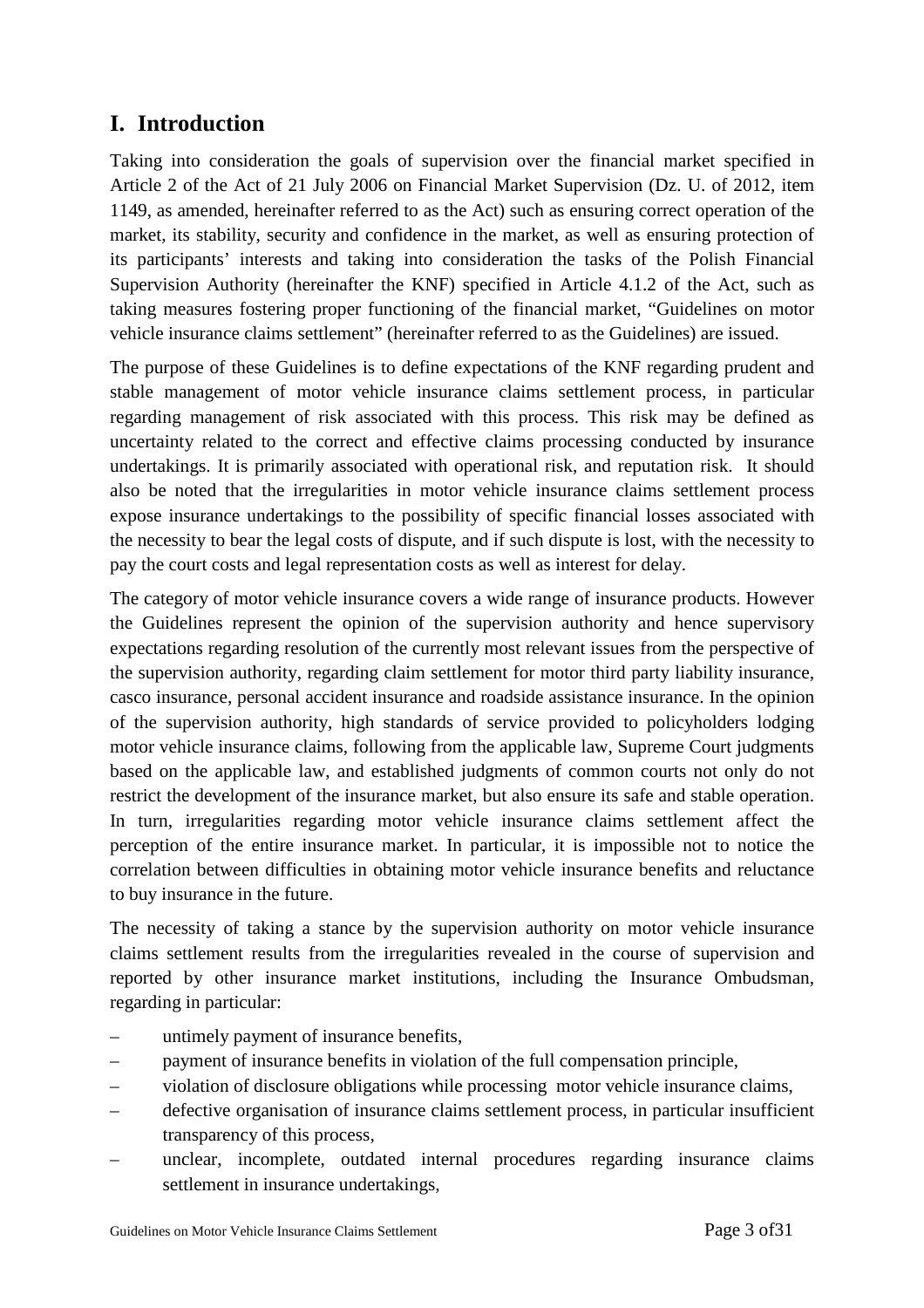- insufficient internal control of insurance claim settlement process,
- inadequate supervision and control by insurance undertakings over the external entities that perform insurance claims settlement activities for them,
- inadequate supervision and control by the governing bodies of insurance undertakings over the insurance claims settlement process.

Referring to the above list of irregularities, it should be noted primarily that insurance undertaking should build and maintain good relations with clients ( in particular with beneficiaries under insurance contracts) in order to increase the confidence not only in aparticular insurance undertaking or the insurance market, but in the entire financial market.

Insurance undertaking, as a public trust institution, should operate in compliance with the law and with due diligence. In this context, the supervision authority raises special concerns about the observed cases of motor vehicle insurance claim settlement practices that are inconsistent with the applicable law, the Supreme Court judgments based on the applicable law and on established judgments of common courts, in particular with regard to the method for calculating the amount of motor vehicle insurance benefits. It is even more alarming, as insurance undertakings employ highly qualified employees, while the observed irregularities regarding motor vehicle insurance claims settlement result from the lack of knowledge or the lack of compliance with the basic rules of insurance law. In the opinion of the supervision authority, particular attention should be given to ensuring professional conduct and compliance with the professional ethics standards among the employees involved in motor vehicle insurance claims settlement, from the entry level employees to the members of insurance undertakings' governing bodies. Financial results cannot be more important than the principles of honesty, loyalty, and respect for the interests of beneficiaries under insurance contracts.

In the opinion of the supervision authority, disregarding the full compensation principle cannot be justified by the underestimation of the insurance premiums by insurance undertakings. The supervision authority highlights the obligation of insurance undertakings to apply Article 18.2 of the Act of 22 May 2003 on Insurance Activity (i.e.: Dz. U. of 2013, item 950 as amended), according to which the amount of insurance premium should at least ensure compensation of all the obligations under the insurance contract and cover the costs of insurance activities carried out by insurance undertakings. Therefore, insurance undertakings should calculate premiums in such manner as to provide the beneficiaries under insurance contracts with full insurance benefits.

These Guidelines are addressed to the national insurance undertakings within the meaning of the Act on Insurance Activity. The Guidelines should also be applied by the main branches of foreign insurance undertakings. In terms of the manner in which insurance claims settlement processing should be conducted and the manner of calculating the amount of insurance benefits, the Guidelines should also be applied by foreign insurance undertakings established in the Member States of the European Union / Member States of the European Free Trade Association (EFTA) - parties to the European Economic Area agreement, that are pursuing insurance activity in the territory of the Republic of Poland with respect to motor vehicle insurance on the terms specified in the Act on Insurance Activity.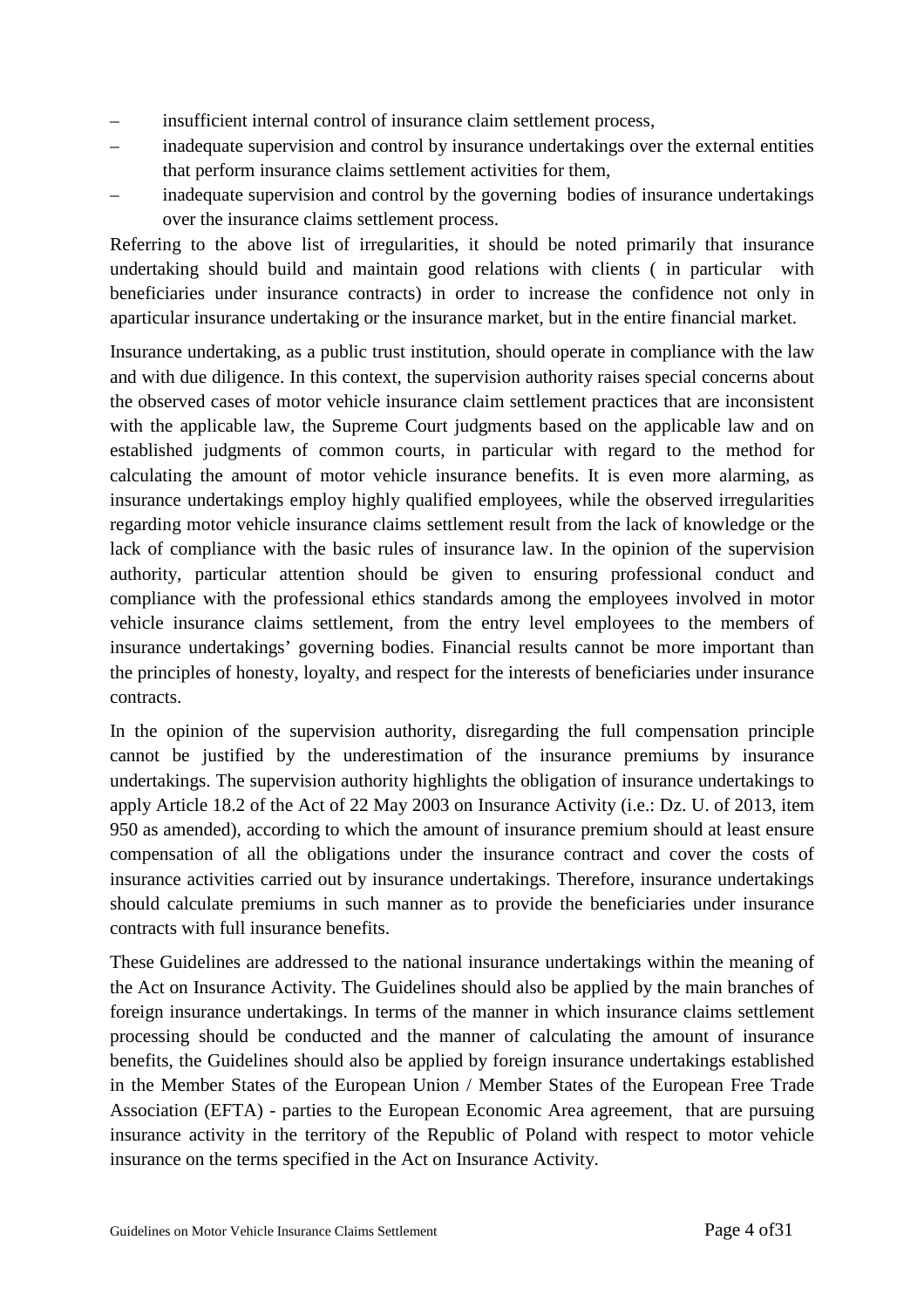This document contains 21 Guidelines which have been divided into the following areas:

- organisation, management, supervision and control of motor vehicle insurance claims settlement process,
- manner of conducting motor vehicle insurance claims processing,
- method of insurance benefit calculation.

The supervision authority expects that decisions concerning the scope and manner of implementation of the solutions specified in these Guidelines will be preceded by an in-depth analysis and will be supported by an appropriate line of reasoning.

In addition, it is recommended that when some of the activities of insurance undertakings with respect to motor vehicle insurance claims settlement are outsourced to the third parties, insurance undertakings should make every effort to ensure that these third parties carry out the outsourced activities in accordance with the scope of these Guidelines. Simultaneously, in agreements with third parties, insurance undertakings should include appropriate clauses that guarantee the application of standards set in these Guidelines by these parties also with respect to the outsourced activities.

Guidelines from 1 to 13 should be applied to all types of insurance claims settlement. Other guidelines should be applied to motor vehicle insurance claims settlement.

The supervision authority expects that the standards defined in these Guidelines are implemented by the supervised entities not later than by 31 March 2015. The Guidelines should be applied in accordance with the "comply or explain" principle. If the insurance undertakings withdraw from application of the Guidelines, the supervision authority expects that these undertakings explain the reasons for failing to apply the Guidelines in their business activity. Information on the application of these Guidelines should be provided on the form which insurance undertakings fill out as part of their own assessment of compliance with the Guidelines and which constitutes one of the ways to verify by the supervision authority whether or not and in what manner the Guidelines have been implemented by insurance undertakings. Insurance undertakings hold the responsibility for the application of the standards defined in these Guidelines. In particular, it is unacceptable to shift this responsibility to the third parties.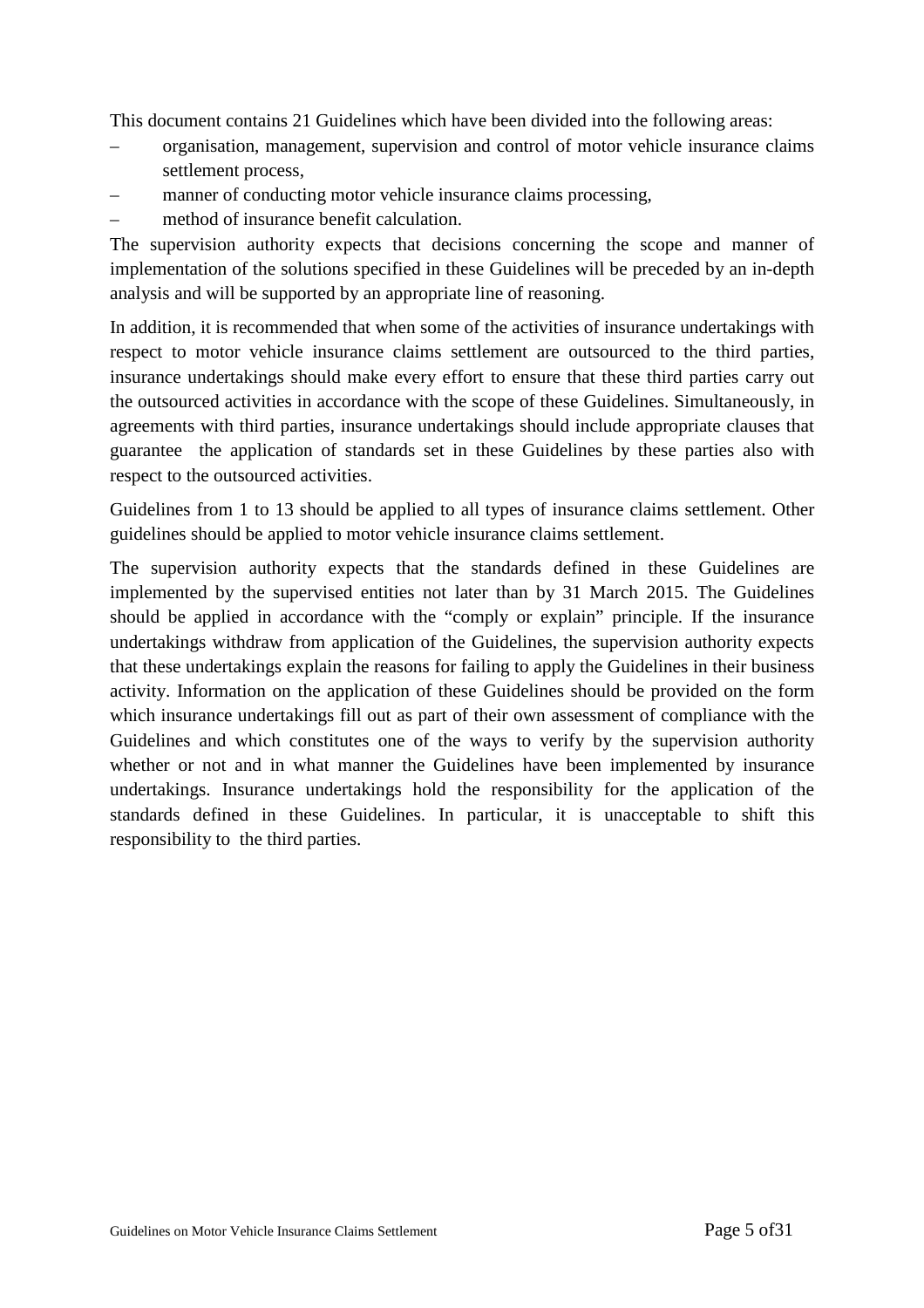## **II. Glossary**

**Amortization** - reduction of the value of a spare part guaranteed as a part of the insurance benefit indemnifying the damage to the vehicle under the motor vehicle insurance contract, resulting from the difference between the value of a new part used in the repair of the vehicle and the value that takes into account the degree of wear and tear of a part damaged in the accident.

**AVS** - authorised vehicle service - vehicle service authorised by the manufacturer or importer of the vehicle.

**O parts** - new, original spare parts, coming directly from the manufacturer of the vehicle.

**P parts** – new, non-original spare parts of a comparable quality, covered with warranty by the manufacturer who also certifies that these parts are of the same quality as the components which are or were used for the assembly of the vehicle.

**Q part** - new spare parts of the same quality as the parts coming directly from the vehicle manufacturer (manufactured according to the production specifications and standards established by the vehicle manufacturer), produced by the same manufacturer that supplies the vehicle manufacturer with parts for the assembly of vehicles or replacement parts (also known as parts equivalent to the original ones).

**Managers** – people managing areas of insurance undertakings' business activity (including members of the Management Board) in which expertise in motor vehicle insurance claims settlement is used, and managing organisational units involved in this process.

**Liquidator** - a person performing activities in the course of insurance claims processing, in particular regarding: collection of necessary documentation for claims processing, inspection of the damaged assets, determination of the scope of liability of the insurance undertaking, contacting the beneficiary under insurance contract in the course of insurance claims processing, determination of the value of insurance benefits. Whenever the Guidelines mention the liquidator, it also means a group of people carrying out activities in the course of insurance claims processing, if in a given insurance undertaking a team of people is responsible for insurance claims settlement.

**Cost estimate method** - a method of determining the amount of insurance benefits due to damage to the vehicle, based on a calculation adopted by the insurance undertaking, which specifies the planned cost of repairing the damaged vehicle.

**Service method** - a method of determining the amount of insurance benefits due to damage to the vehicle, based on the invoice or bill issued by the repair workshop that performed the repair of the damaged vehicle.

**Supervision authority –** Polish Financial Supervision Authority.

**Vehicle** - mean of transportation whose owner is obliged under the Act on Compulsory Insurance to purchase motor third party liability insurance.

**Insurance claim settlement process** - a process comprising of activities aimed at clarifying the circumstances necessary to establish the insurance undertaking's liability for a fortuitous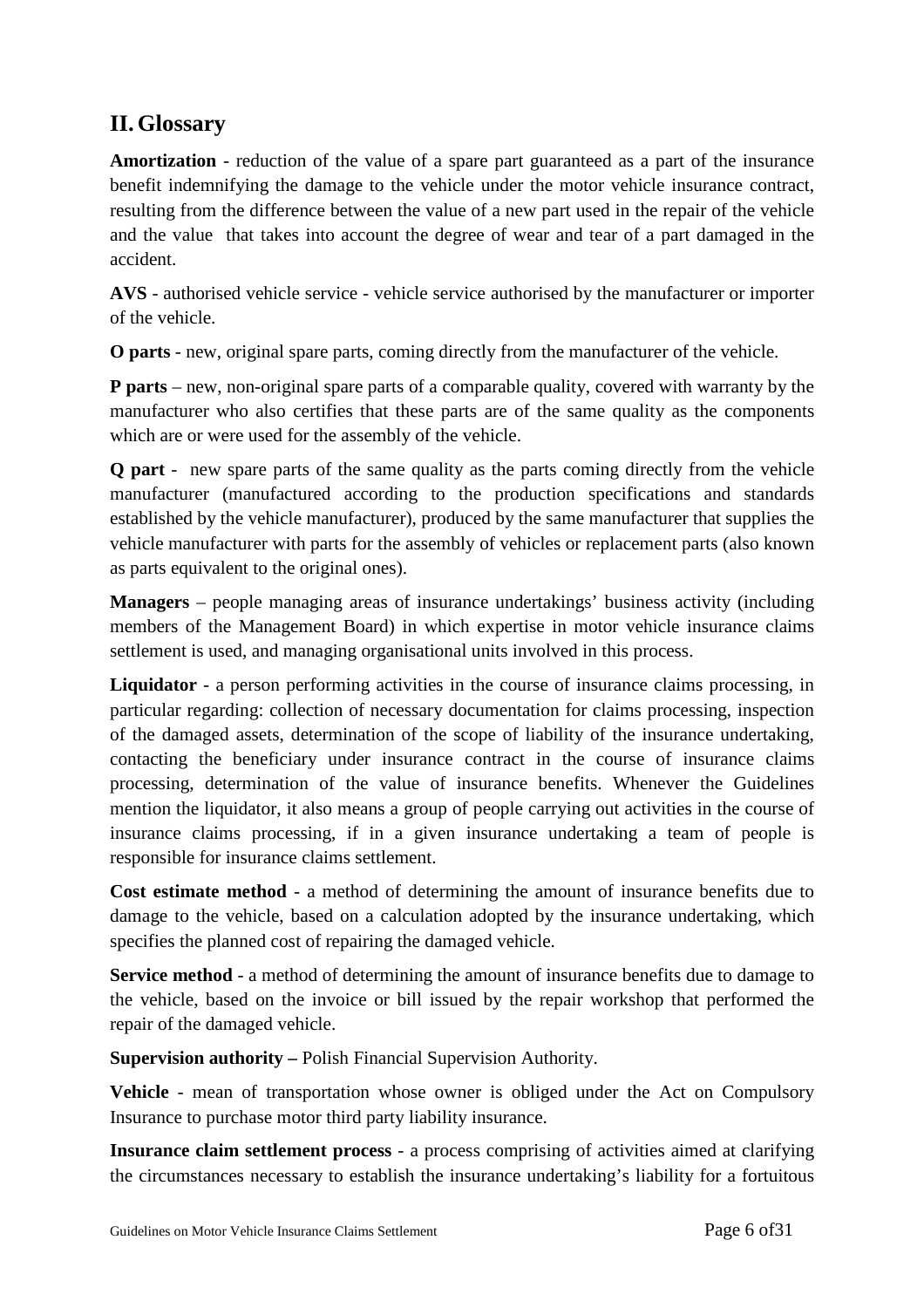event and possibly the amount of insurance benefit and acceptance or denial of benefit payment within the period required by the applicable law or the insurance contract.

**Procedure** – a document defining the course of action, adopted by the competent body of the insurance undertaking with unambiguously specified scope and effective dates, distributed in the manner determined by the insurance undertaking.

**Internal control system** - a system covering all control mechanisms operating in the insurance undertaking, and in particular: internal control organisation, administrative and accounting procedures, relevant management information principles at all levels of the insurance undertaking's organisational structure, and compliance function within the insurance undertaking, which ensures compliance with the law, internal regulations and guidelines of the supervision authority.

**Management system –** a system consisting of a transparent organisational structure, in which responsibilities are clearly assigned and appropriately distributed, and ensuring effective transfer of information and decision-making process.

**Total loss** - in motor third party liability insurance, a damage to the vehicle to the extent that the value of the expected repair costs determined according to the Guidelines exceeds the market value of the vehicle before the damage occurred.

**Partial loss**- in motor third party liability insurance, damage to the vehicle to the extent that the value of the expected repair costs determined according to the Guidelines does not exceed the market value of the vehicle before the damage occurred.

**Vehicle insurance** – motor third party liability insurance, casco insurance, personal accident insurance for drivers and passengers, and roadside assistance insurance.

**Roadside assistance insurance** - voluntary insurance against roadside assistance costs in case of a fortuitous event occurance in connection with the use of the vehicle, as specified in the insurance contract.

**Casco insurance** - voluntary insurance of the vehicle from the effects of fortuitous events, in particular from damage, destruction and loss.

**Personal accident insurance** - voluntary insurance against bodily injury, health disorder or death of the vehicle's driver or passenger.

**Motor third party liability insurance** –liability insurance of motor vehicle owners agaunst losses arising from the use of their vehicles, referred to in Article 4.1 of the Act on Compulsory Insurance.

**Beneficiary** - a person entitled to insurance benefit under the motor vehicle insurance contract.

**Act on Insurance Activity –** Act of 22 May 2003 on Insurance Activity (Dz. U. of 2013 item 950, as amended),

**Act on Compulsory Insurance -** Act of 22 May 2003. on compulsory insurance, Insurance Guarantee Fund and Polish Motor Insurers' Bureau (i.e.: Dz. U. of 2013., item. 392, as amended.)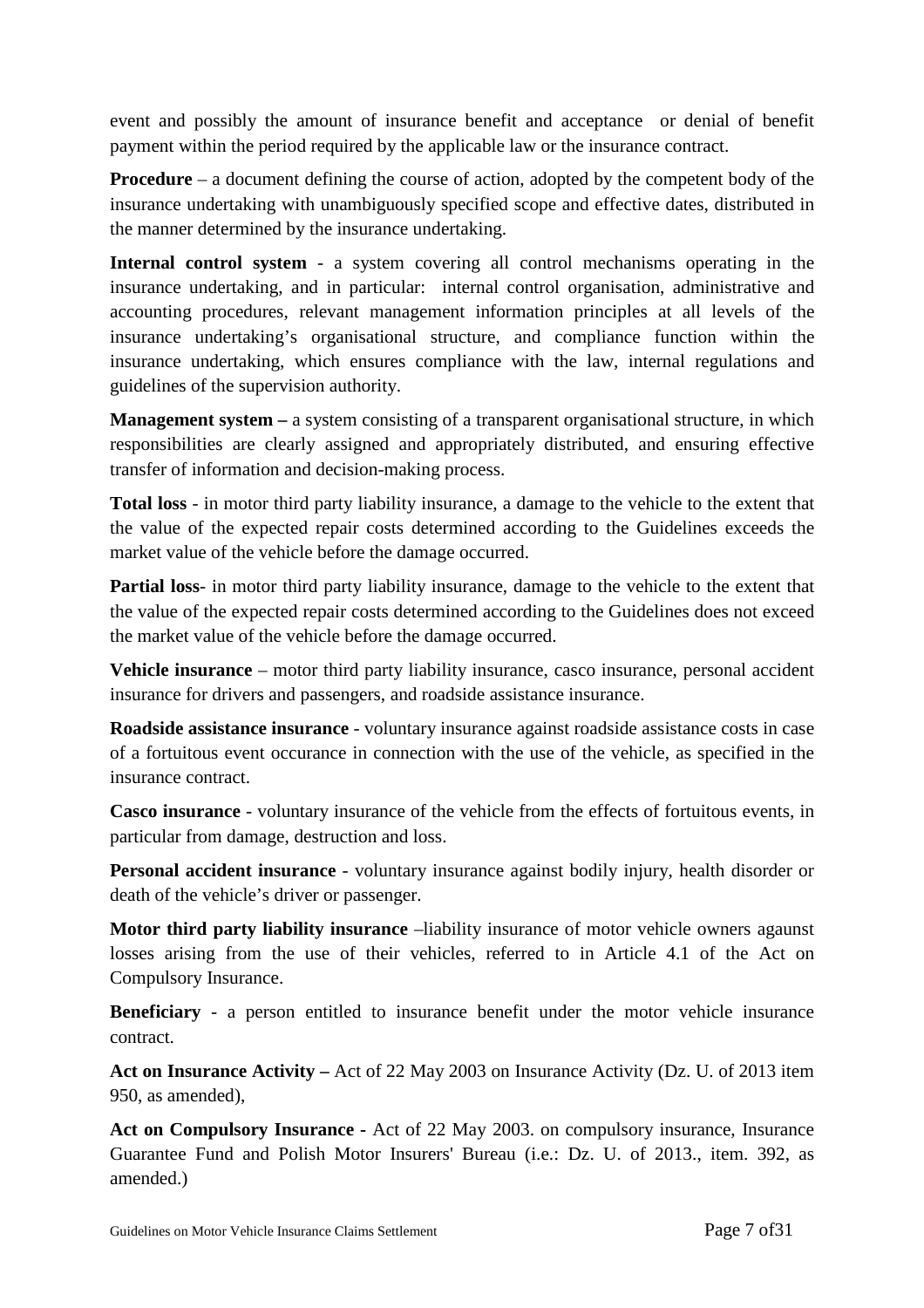**Loss of commercial value (loss of market value of the vehicle)** - loss of the vehicle value due to occurrence of a fortuitous event affecting the vehicle, resulting in the liability of the insurance undertaking. It is determined by the difference between the market value of the vehicle before damage and its value under the same market conditions, after a properly carried out post-accident repair in accordance with the technology recommended by the manufacturer, in a repair workshop that meets requirements in terms of technology and human resources to perform such repair.

**Insurance undertaking** - domestic insurance undertaking and foreign insurance undertaking that carries out its business activity in the territory of the Republic of Poland with respect to motor vehicle insurance.

**Full compensation principle** – for motor third party liability insurance, the principle defined in Article 361 § 2 of the Act of 23 April 1964 Civil Code (i.e. Dz. U. of 2014 item 121), according to which, within the limits of an adequate cause-and-effect relationship, compensation should, in principle, correspond to the amount of damages suffered by the injured party and compensate for the damage which affected the injured party's legally protected goods or interests.

Lodging a claim - notification of the insurance undertaking of the damages in the case of motor third party liability insurance and notification of the insurance undertaking of a fortuitous event in case of casco insurance, personal accident insurance and roadside assistance insurance.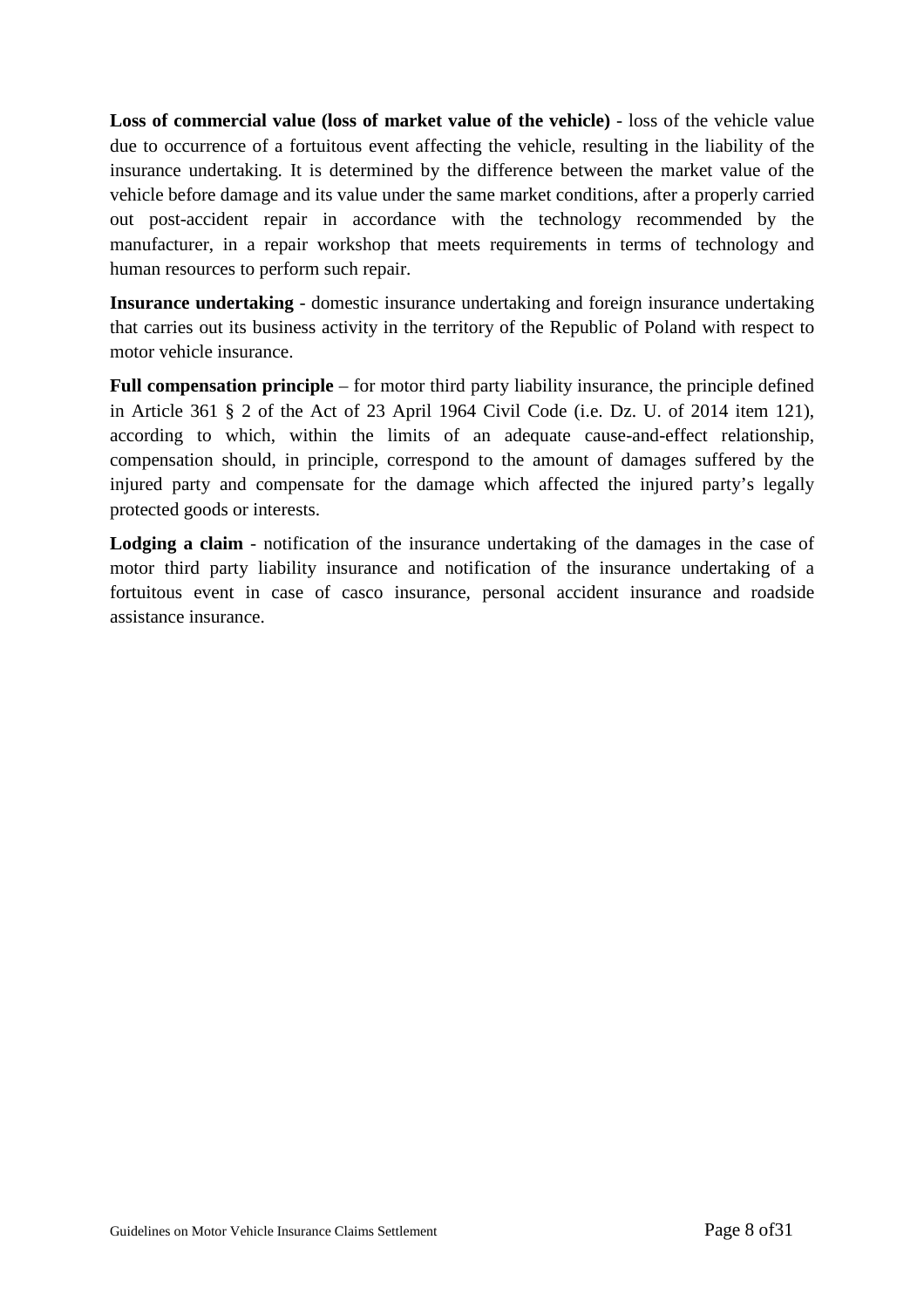## **III. List of Guidelines**

**Organisation, management, supervision and control of motor vehicle insurance claims settlement process** 

#### **Guideline 1**

*Insurance undertaking should have an appropriate organisational structure for proper motor vehicle insurance claims settlement.* 

#### **Guideline 2**

*Management Board of insurance undertaking should ensure effective management of motor vehicle insurance claims settlement function***.**

#### **Guideline 3**

*Supervisory Board of insurance undertaking must effectively supervise the performance of motor vehicle insurance claims settlement function.*

#### **Guideline 4**

*Insurance undertaking should develop, adopt and ensure the proper functioning of the procedures that are part of the management system in the insurance undertaking, which define the manner in which claims processing is conducted.*

#### **Guideline 5**

*Insurance undertaking should implement an effective internal control system in the motor vehicle insurance claims settlement area. The system should be designed and operated in such a manner as to support the Management Board and the Supervisory Board of the insurance undertaking in terms of responsibilities associated with managing and supervising the insurance undertaking's activities in this regard.* 

#### **Guideline 6**

*Insurance undertaking should develop, adopt and ensure the functioning of a management information system on motor vehicle insurance claims settlement, which is tailored to the scale of the insurance undertaking's business activity and the size and risk profile of that activity, which is an integral part of the insurance management system, and which allows identification of risks occurring in motor vehicle insurance claims settlement.*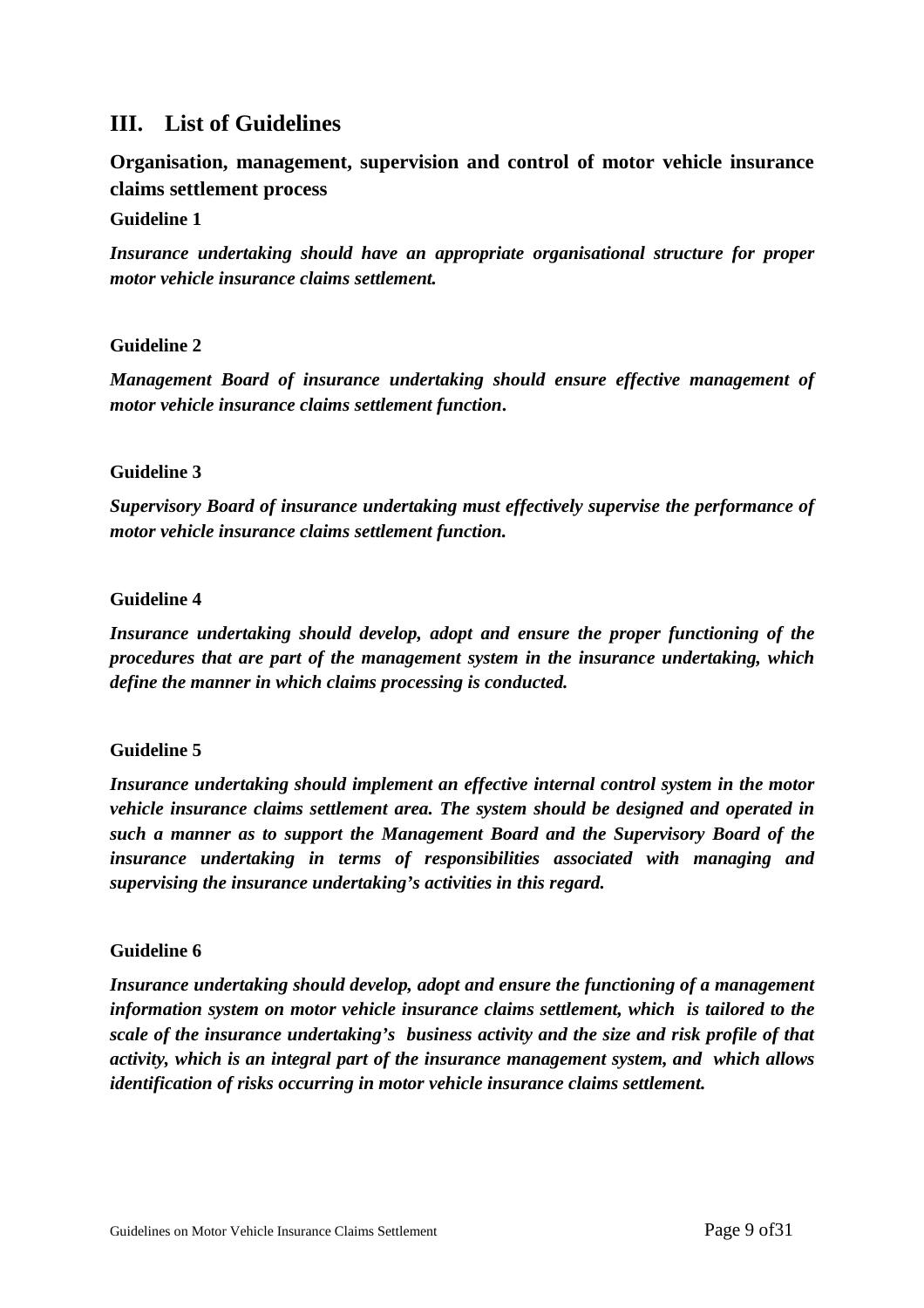#### **Guideline 7**

*Insurance undertaking should ensure that outsourcing of motor vehicle insurance claims settlement activities to external entities does not lead to deterioration of the motor vehicle insurance claims settlement process and the management system of the insurance undertaking, in particular, to excessive exposure to operational risk and reputation risk.* 

#### **Guideline 8**

*Insurance undertaking should develop, adopt and ensure the functioning of the liquidators remuneration system which guarantees efficient motor vehicle insurance claims settlement.*

#### **Guideline 9**

*Insurance undertaking should ensure that the employees of motor vehicle insurance claims settlement units have competencies and knowledge in the area of the activities performed, in particular through the access to training in the area of motor vehicle insurance claims settlement.*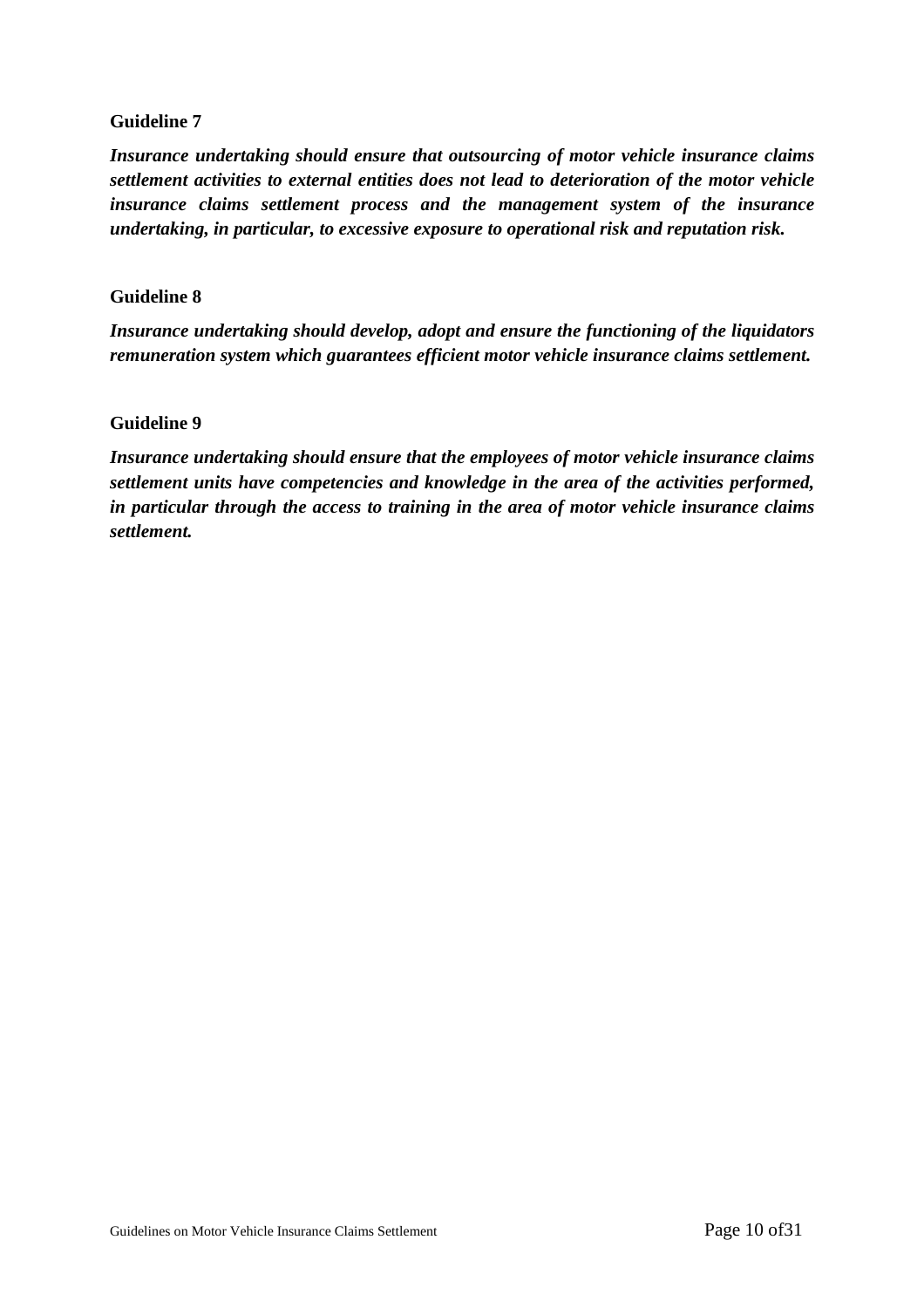## **Manner of conducting motor vehicle insurance claims processing**

#### **Guideline 10**

*Insurance undertaking should conduct the vehicle insurance claims processing in such manner that ensures payment of insurance benefits or a decision on refusing to pay insurance benefits in whole or in part within the dates specified in the applicable law and the insurance contract.* 

#### **Guideline 11**

*Communication between the liquidator and the entities with which the liquidator is in contact in the course of the motor vehicle insurance claims processing, in particular with the claimant, beneficiary, policyholder, insured and the perpetrator of the fortuitous event, should be conducted with due diligence required by the professional nature of the insurance activity conducted by the liquidator.* 

#### **Guideline 12**

*Insurance undertaking should develop, adopt and ensure that procedures defining communication between the liquidator and the entities with which the liquidator is in contact in the course of the motor vehicle insurance claims processing, in particular with the claimant, beneficiary, policyholder, insured and the perpetrator of the fortuitous event, are part of the management system in the insurance undertaking.* 

#### **Guideline 13**

*Insurance undertaking should keep motor vehicle insurance claims settlement documentation, including in particular claim documentation and justification of the determination and adjustment of outstanding claims provisions, insurance benefits for a given loss, with due diligence required by the professional nature of the insurance activity conducted by the insurance undertaking.*

#### **Guideline 14**

*Insurance undertaking should provide beneficiaries with complete and clear information on the manner of determining the amount of insurance benefit.*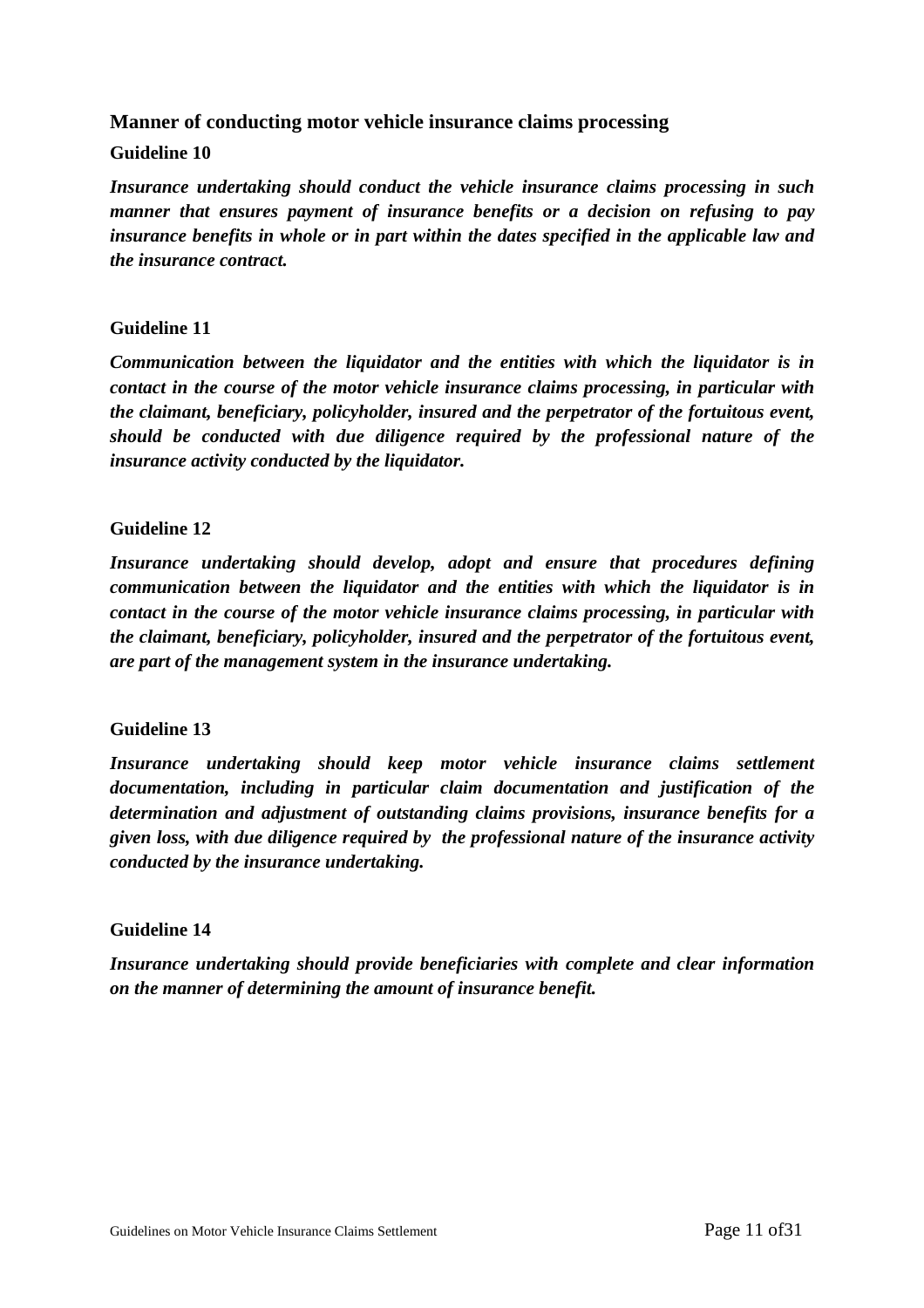## **Method of insurance benefit calculation Guideline 15**

*In the event of a partial loss, insurance undertaking should determine insurance benefit under the motor third party liability insurance contract in the amount that enables the beneficiary to restore the vehicle to its condition before damage.* 

#### **Guideline 16**

*Insurance undertaking should determine insurance benefit under the motor third party liability insurance contract in the amount that takes into account deliberated costs and economically justified costs of new parts and materials used for the repair of the damaged vehicle. If insurance undertaking proves that the repair has led to an increase in the value of the vehicle in relation to its value prior to the occurrence of an insured event covered by the contract, it may reduce the value of insurance benefit by an amount corresponding to such an increase.* 

#### **Guideline 17**

*While determining the amount of insurance benefit under the motor third party liability insurance contract, insurance undertaking should take into account the value of parts that need to be exchanged, in order to restore the vehicle condition to that before the damage.* 

#### **Guideline 18**

*Insurance benefit under the motor third party liability insurance contract, determined using the cost estimate method, should be based on the value of available parts.* 

#### **Guideline 19**

*Insurance undertaking should not determine the amount of insurance benefit that results in limitation of the beneficiary of motor third party liability insurance contract as to the possibility of repairing the vehicle, when total loss did not occur. Insurance undertaking should use the same criteria for calculation of insurance benefit regardless of whether it determines the amount of insurance benefit in the case of partial loss, or it examines if it is justifiable to deem the loss to be a total one. If the loss is deemed to be a total one, insurance undertaking should provide the beneficiary with assistance as to the use of the remaining parts of the vehicle.* 

#### **Guideline 20**

*Liability of insurance undertaking under the motor third party liability insurance contract for damage or destruction of a vehicle, in particular of the vehicle that is not used to*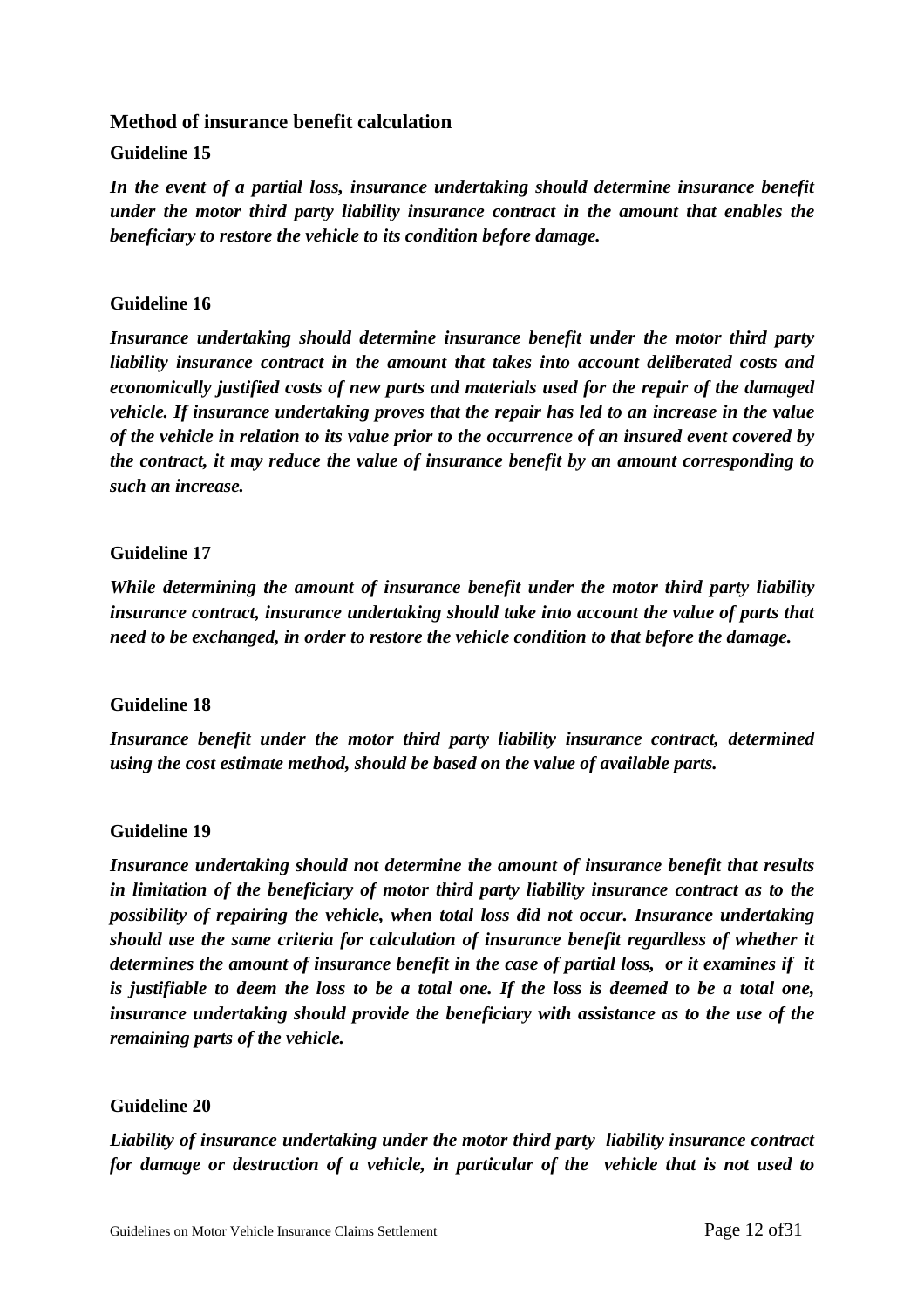*conduct business activity, includes deliberated and economically justified expenses for rental of a replacement vehicle.* 

#### **Guideline 21**

*While determining the amount of insurance benefit under the motor third party liability insurance contract, insurance undertaking should take into account the loss of commercial value of the vehicle, in cases where such loss has occurred.*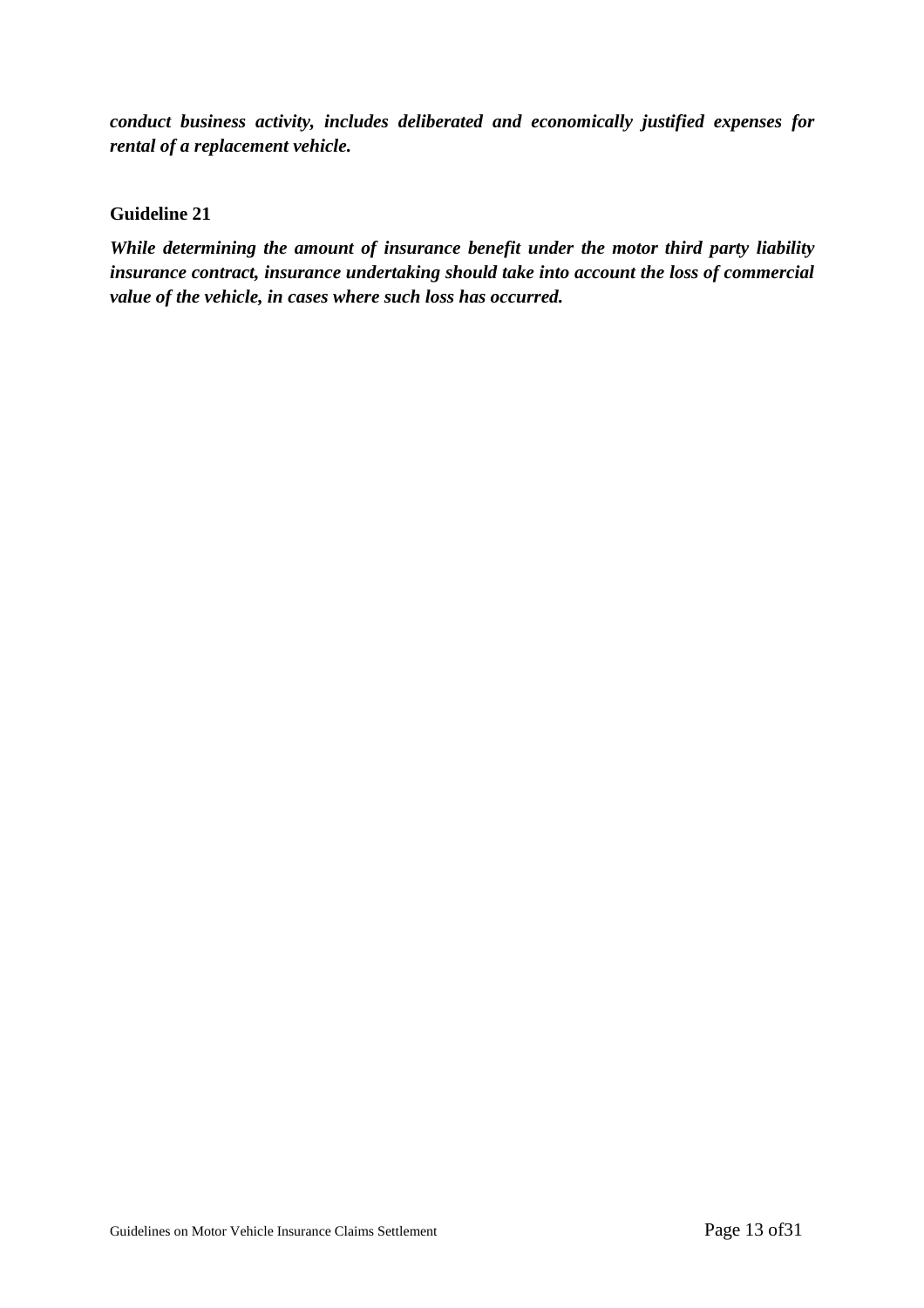## **IV. Guidelines**

## **Organisation, management, supervision and control of motor vehicle insurance claims settlement process**

## **1. Guideline 1**

*Insurance undertaking should have an appropriate organisational structure for proper motor vehicle insurance claims settlement.* 

1.1. The organisational structure should be flexible enough to be adapted in a timely manner to changes in the scope of the business activity carried out by the insurance undertaking or its business environment related to the motor vehicle insurance claims settlement.

1.2. Insurance undertaking should have documentation specifying the organisational structure of the insurance undertaking, including motor vehicle insurance claims settlement process. The documentation should specify, in particular, organisational units responsible for the process of motor vehicle insurance claims settlement, together with an indication of the areas of responsibility and the rules of reporting to managers.

1.3. Employees of the insurance undertaking responsible for submitting on behalf of the insurance undertaking the declarations of intent on acceptance or refusal to pay the claim in whole or in part should have valid authorisations that specifies the scope of their authorisation.

## **2. Guideline 2**

## *Management Board of insurance undertaking should ensure effective management of motor vehicle insurance claims settlement function***.**

2.1. Management Board undertakes measures that are necessary for proper and prudent management of the motor vehicle insurance claims settlement area, including identifying, measuring, monitoring and managing the risks associated with this area.

2.2. Management Board should appoint a person responsible for supervision over motor vehicle insurance claims settlement, who has a competence in this area resulting from his/her expertise and professional experience.

2.3. Management Board should examine on a regular basis the current situation in the motor vehicle insurance claims settlement area, in particular, it should analyse the reports containing aggregate data which are essential from the perspective of the insurance undertaking's business activity profile.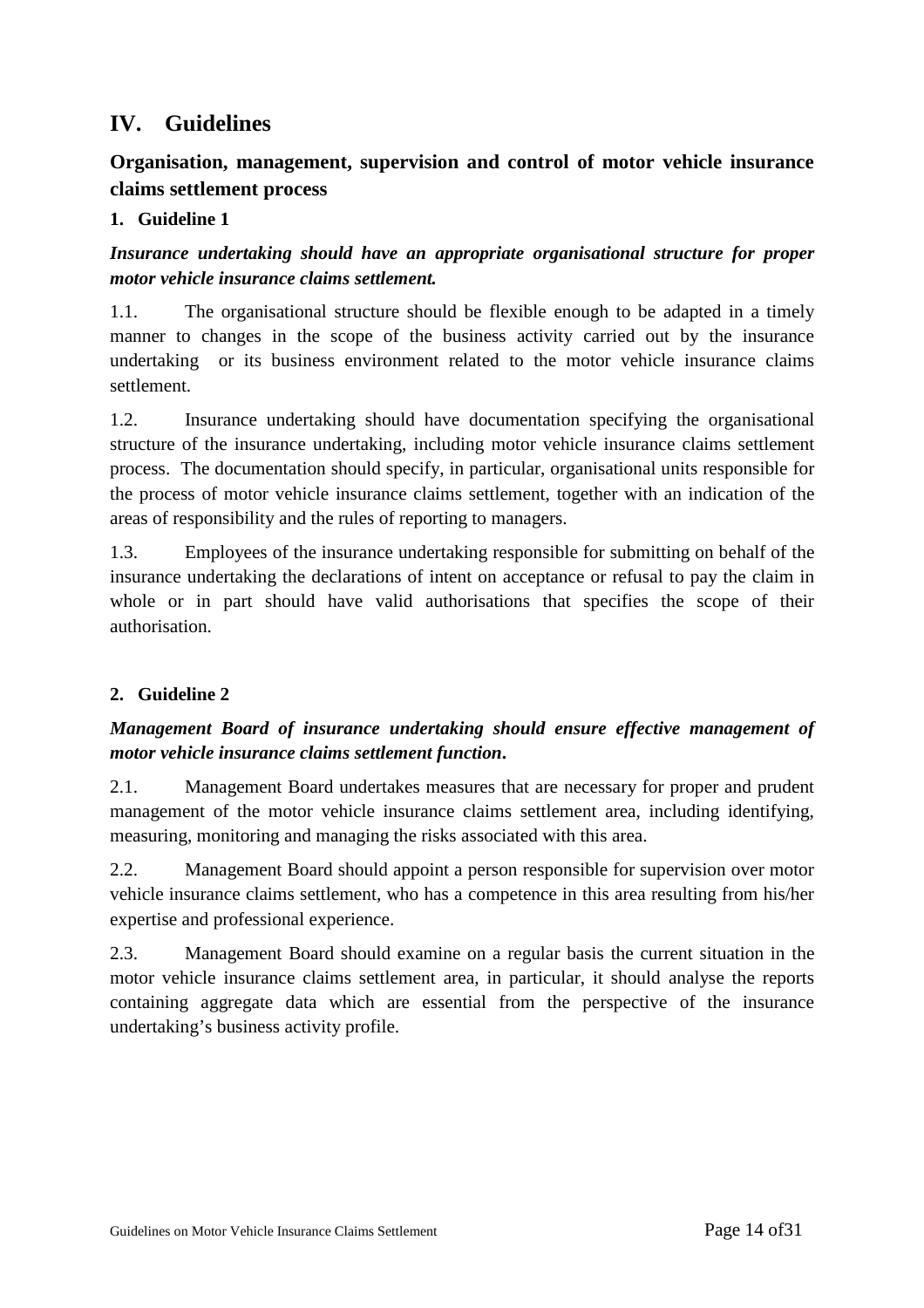#### **3. Guideline 3**

## *Supervisory Board of insurance undertaking must effectively supervise the performance of motor vehicle insurance claims settlement function.*

3.1. Supervisory Board should monitor and supervise the measures taken by the Management Board that are necessary to identify, measure, monitor and manage the risks associated with the motor vehicle insurance claims settlement function.

3.2. Supervisory Board should periodically, at least three times a year, receive the reports from the Management Board with the information on important issues occurring in the motor vehicle insurance claims settlement function with aggregate data referring to the area, which are essential from the perspective of the insurance undertaking's business activity profile.

#### **4. Guideline 4**

## *Insurance undertaking should develop, adopt and ensure the proper functioning of the procedures that are part of the management system in the insurance undertaking, which define the manner in which claims processing is conducted.*

4.1. Procedures, drawn up in Polish, should be sufficiently clear, precise and comprehensive to ensure compliance of the insurance undertaking's activities with the law. These procedures should cover in particular:

- process of filing a claim,
- process of determining the actual circumstances of an event covered by insurance,
- manner of communication between the liquidator and entities with which the liquidator stays in contact in the course of insurance claims processing, in particular with the claimant, beneficiary, policyholder, insured and the perpetrator of a fortuitous event,
- manner of performance of disclosure obligations by the insurance undertaking in the course of insurance claims processing,
- manner of regular monitoring of the beneficiary and other entities (in particular, courts, prosecutor offices, police and other authorities and institutions), in case of delays on the part of those entities in providing the documentation necessary to establish liability of the insurance undertaking and the amount of insurance benefit,
- manner of determining the insurance undertaking's liability,
- manner of determining the amount of insurance benefit,
- manner of ensuring timely insurance claim processing,
- process of dealing with complaints in connection with the insurance claim processing,
- manner of collecting and archiving insurance claims documentation.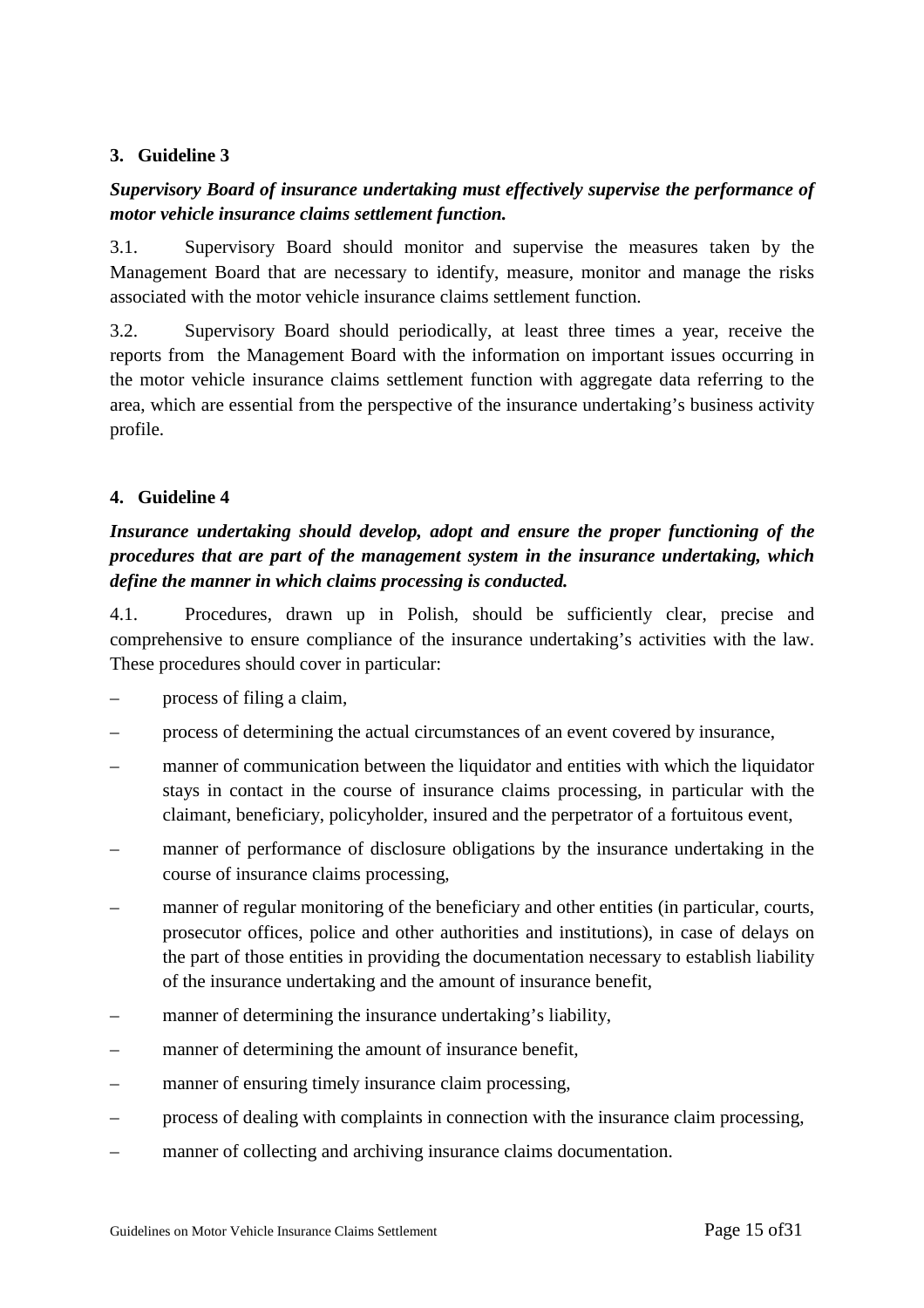4.2. Procedures should be designed in a manner that ensures that tasks of the insurance undertaking's organisational units and job positions do not overlap, and there are no uncovered areas of responsibility.

4.3. Insurance undertaking should supervise the application of procedures, in particular, it should ensure that employees of the insurance undertaking have read and understood these procedures, it should control the proper carrying out of these procedures, and development of their modifications, in order to ensure that insurance claims processing is conducted in an optimal manner from the perspective of insurance undertakings' business activity, law requirements and protection of the interests of beneficiaries.

4.4. In order to ensure the correct application of the procedures, insurance undertaking apply means to make a permanent record and have full control of insurance claims processing, e.g. recording telephone calls in the course of the insurance claims processing, using the tool of a "mystery client".

4.5. Procedures and their application should be subject to a regular review and verification by the Management Board and under the internal control system, at least once a year and whenever significant changes in the activities of the insurance undertakings are introduced. Review or verification should be documented.

## **5. Guideline 5**

*Insurance undertaking should implement an effective internal control system in the motor vehicle insurance claims settlement function. The system should be designed and operated in such a manner as to support the Management Board and the Supervisory Board of the insurance undertaking in terms of responsibilities associated with managing and supervising the insurance undertaking's activities in this regard.* 

5.1. As part of the internal control system, insurance undertaking should have an effective system for identification of irregularities in the motor vehicle insurance claims settlement function and a system for reporting of these irregularities that is adequate to the scale of business activity, which, in particular, should determine frequency, recipients and the minimum content of these reports.

5.2. Insurance undertaking should have tools for ongoing monitoring of the insurance claims processing for e.g.: timeliness, the occurrence of catastrophic events, (filing) lodging claims exceeding the standard value, claims in case of which there is a suspicion of attempted extortion of insurance benefits.

5.3. As part of the internal control system, insurance undertaking should, systematically monitor compliance of the insurance claims settlement process with the law, Supreme Court judgements based on it and with established judgements of common courts, as well as guidelines of the supervision authority and internal procedures.

5.4. In the motor vehicle insurance claims settlement area, insurance undertaking should ensure the compliance with the law, Supreme Court judgements based on it and with established judgements of common courts, as well as with the guidelines of the supervision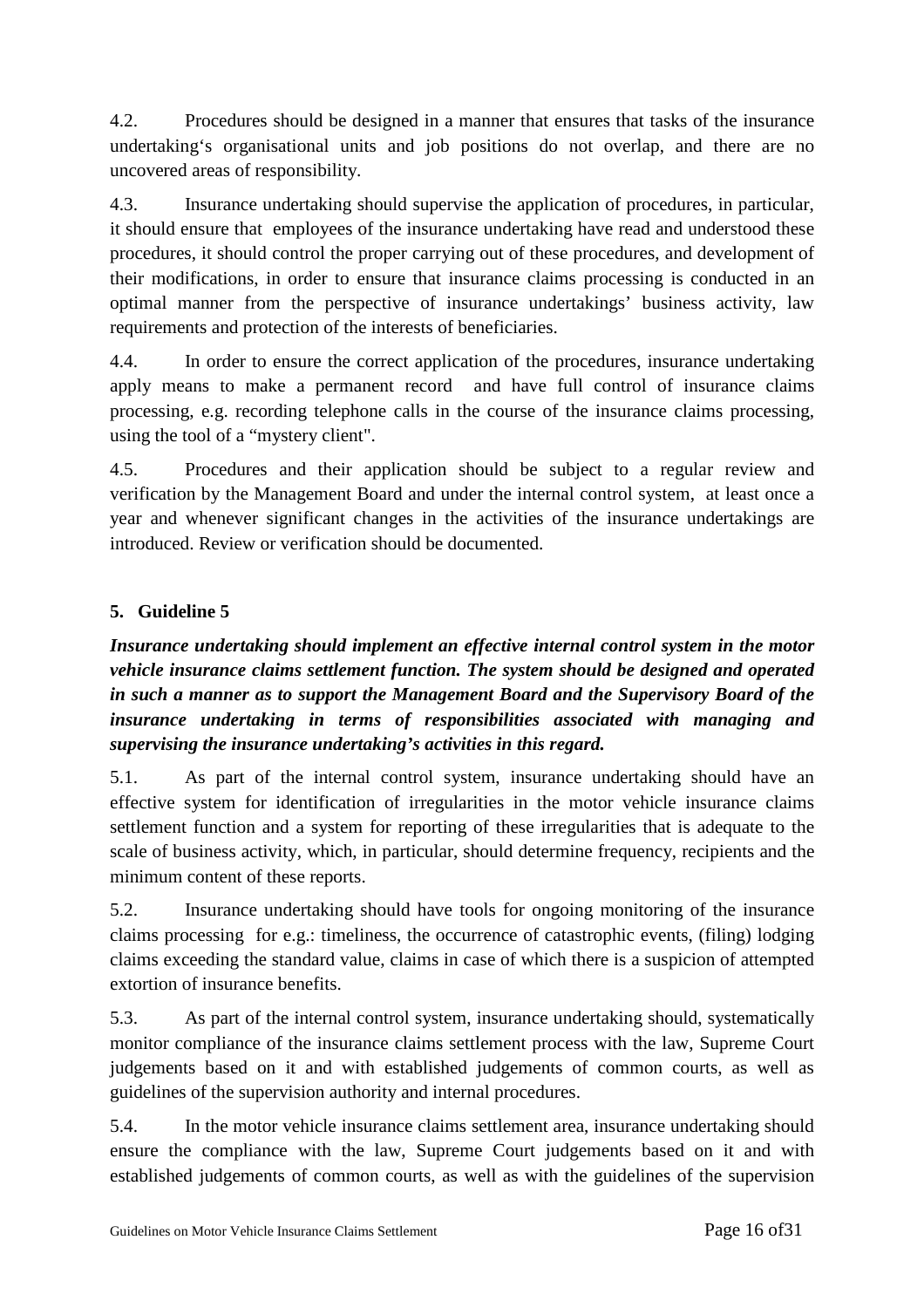authority and internal procedures of the insurance undertaking. The compliance function should include, in particular: assessment of possible impact of any changes in the legal environment on the motor vehicle insurance claims settlement area, identification and assessment of risks associated with compliance with the law, internal regulations of a given insurance undertaking and guidelines of the supervision authority and also Management advising in this respect.

5.5. If justified by the scale of insurance undertaking's business activity as well as the size and risk profile associated with that activity, the insurance undertaking should provide controls / audits of motor vehicle insurance claims settlement by controllers / auditors specialised in this field.

5.6. Internal audit of insurance undertaking should consist of a regular assessment of at least adequacy, effectiveness and efficiency of the internal control system.

5.7. Auditors / controllers should act in an objective and independent manner. Objectivity and independence is limited in particular when an auditor / controller examines operational activities in the motor vehicle insurance claims settlement function for which they were responsible in the year preceding the examination.

5.8. If, due to the possibility to provide an advisory service by the auditors / controllers, their independence or objectivity may be limited, such limitation must be disclosed by them and properly reported.

5.9. Motor vehicle insurance claims settlement function should be included in the internal audit / internal control plans that are based in particular on the documented risk assessment methodology within this function. When making internal audit / internal control plans in the motor vehicle insurance claims settlement function, insurance undertaking should take into account in particular: the degree of centralisation of the motor vehicle insurance claims settlement process and technological advancement of the insurance undertaking, as well as the scope of authorisations granted and the range of activities outsourced to external entities.

5.10. Reports of the internal audits / internal controls should be communicated to the managers of the insurance undertaking's organisational units undergoing audit / control after each audit / control, regardless of whether any irregularities have been identified.

5.11. Results of internal audits / internal controls should always be documented and reported to the Management Board, the Audit Committee or the Supervisory Board. The implementation process of the recommendations issued following the internal audits or internal controls should undergo monitoring and proper supervision.

## **6. Guideline 6**

*Insurance undertaking should develop, adopt and ensure the functioning of a management information system on motor vehicle insurance claims settlement, which is tailored to the scale of the insurance undertaking's business activity and the size and risk profile of that*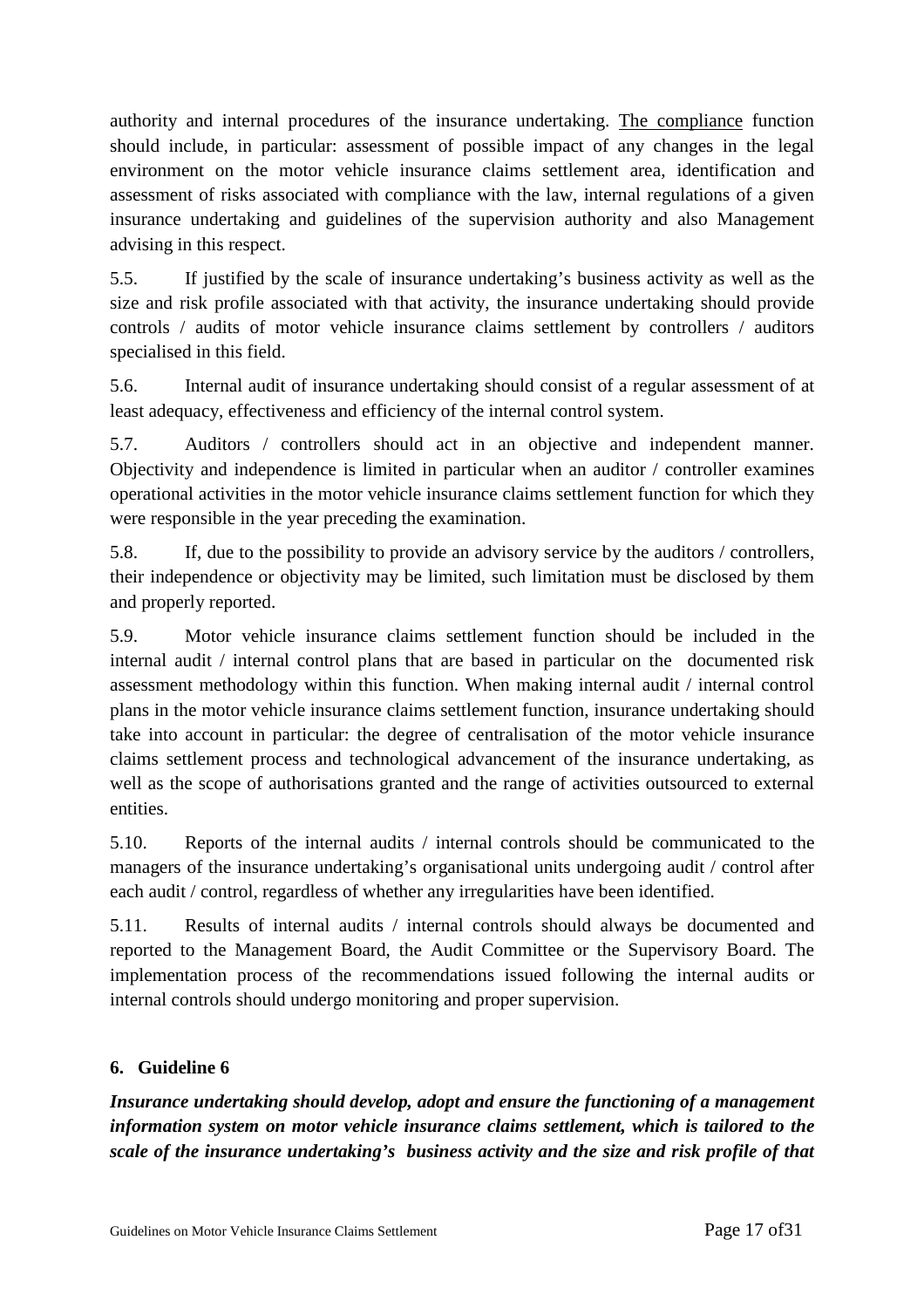## *activity, which is an integral part of the insurance management system, and which allows identification of risks occurring in motor vehicle insurance claims settlement.*

6.1. Functioning of an adequate management information system related to the internal control system should be based on written procedures adopted by the competent body of the insurance undertaking in accordance with the law, statutes and internal regulations in force. These procedures should take into account organisational structure of the insurance undertaking, the tasks performed in the motor vehicle insurance claims settlement process, IT systems used in this process, human resources of the insurance undertaking and the division of tasks within the Management Board.

6.2. Management information system should be designed and managed in such a way as to provide support to the Management Board and the Supervisory Board.

6.3. Management information system should provide the managers - at different levels of management - with access to accurate and reliable information in the process of vehicle insurance claims settlement process that is relevant to the insurance undertaking's business profile, including in particular:

- timely payment of insurance benefits,
- timely fulfillment of statutory disclosure obligations,
- data on insurance benefit payments,
- data on denials of insurance benefits payments,
- the number of complaints submitted to the insurance undertaking in reference to the motor vehicle insurance claims settlement process,
- risks identified in the motor vehicle insurance claims settlement process,
- data on claims provisions and their adequacy

6.4. Management information intended for managers at different levels of management should be transferred on a regular basis, in particular: daily, weekly, monthly, in order to ensure the best possible use of the data contained in them in the process of ongoing management, monitoring and supervision of motor vehicle insurance claims settlement process and risks present in the process.

6.5. Procedures governing the management information system and functioning of this system should undergo review at least once a year.

#### **7. Guideline 7**

*Insurance undertaking should ensure that outsourcing of motor vehicle insurance claims settlement activities to external entities does not lead to the deterioration of motor vehicle insurance claims settlement process and the management system of the insurance undertaking, in particular, to excessive exposure to operational risk and reputation risk.*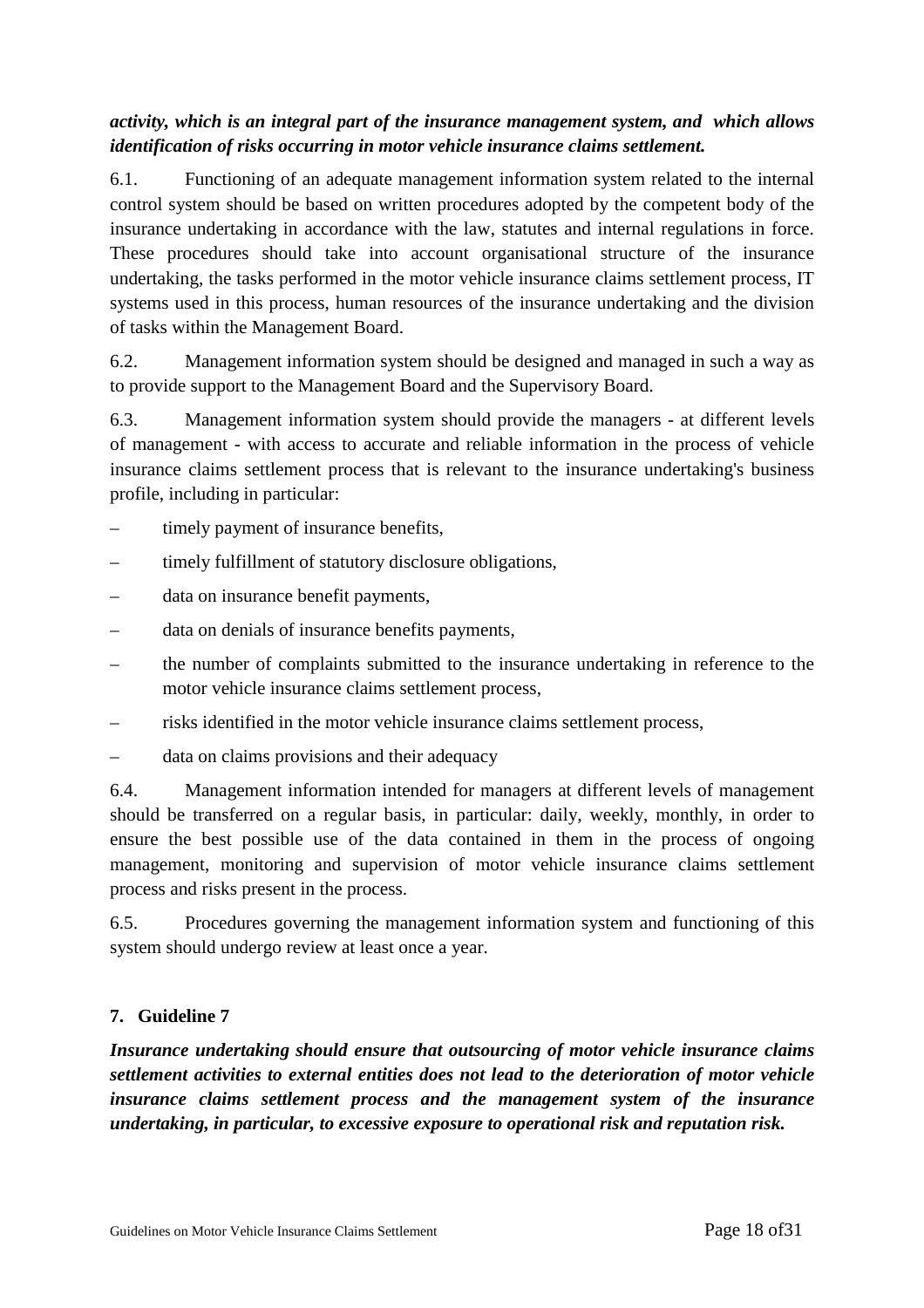7.1. Insurance undertaking should immediately inform the supervision authority of the conclusion of a contract with an external entity, the subject of which is outsourcing to this entity the activities involving submission of declarations of intent with regard to claims.

7.2. Outsourcing of activities in the field of motor vehicle insurance claims settlement to an external entity does not exempt the insurance undertaking from liability for the quality and timeliness of these activities.

7.3. Insurance undertaking should have outsourcing procedures that are current, complete, compliant with the law and adequate to the characteristics, scale and complexity of its business activity, and that specify in particular the method of selecting an external entity, the information to be included in the contract with such an entity, contract template, as well as specific conditions for carrying out the outsourced activities, and the process of analysing risks associated with outsourcing.

7.4. Procedure of selecting an external entity should include the risks associated with the outsourced activities and cover in particular: assessment of the security level and quality of the performed activities ensured by this entity.

7.5. Insurance undertaking should analyse the risks associated with the bankruptcy of an external entity or sudden termination of cooperation by the entity, and have effective contingency plans related to the occurrence of such situations.

7.6. Insurance undertaking should monitor the quality of services provided by external entities, and important findings resulting from such monitoring should be periodically presented to the Management Board of the insurance undertaking as a part of the management information system. The scope, frequency and methods of monitoring and reporting should take into account specificity of the services provided and their significance from the perspective of continuity and security of activities performed by the insurance undertaking.

7.7. A contract with an external entity, concluded (entered into) by insurance undertaking, the subject of which is outcoursing of activities regarding motor vehicle insurance claims settlement should determine in particular:

- obligation of the external entity to perform outsourced activities to ensure compliance of the motor vehicle insurance claims processing with the applicable law,
- detailed manner of carrying out the outsourced activities that ensures compliance of the activities performed by the external entity with the motor vehicle insurance claims settlement procedures that are in force in the insurance undertaking,
- obligation of the external entity to inform the insurance undertaking of any events that may have a significantl influence on its ability to perform the outsourced activities or compliance of the insurance undertaking's activities with the applicable law within the scope of outsourcing,
- principles of liability of the external entity for failure to perform or for improper performance of its obligations (including, e.g. stipulation of contractual penalties),
- clearly defined contract performance control mechanisms (i.e. principles for evaluation of the cooperation with an external entity, specific rules for the control of the external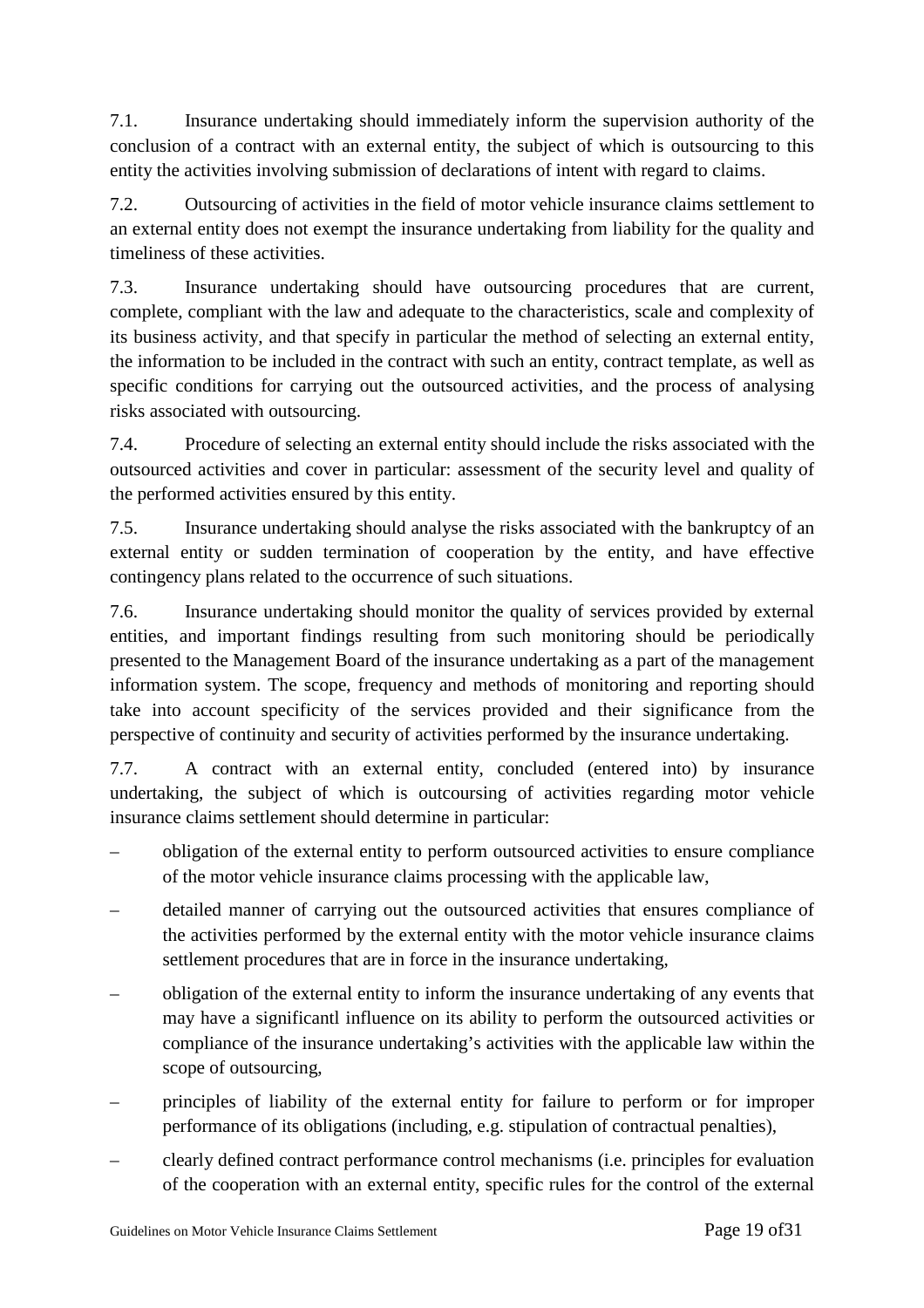entity by the insurance undertaking, including the scope of control, rules and deadlines for the exercise of follow-up recommendations by the external entity),

- scope of information and documentation transferred to the insurance undertaking by the external entity in connection with the activities being performed,
- rules of reporting to the insurance undertaking by an external entity within the scope of outsourced activities, including e.g. rules for drawing up statistics for activities performed by the external entity that enable the assessment by the insurance undertaking of the efficiency and quality of the outsourced activities in the field of motor vehicle insurance claims settlement
- provisions to ensure that a conflict of interest between the external entity and insurance undertaking is identified and properly managed,
- clearly defined system of mutual settlements between the insurance undertaking and external entity,
- clearly and specifically defined terms of contract termination, including time limits for contract termination as a result of a notice of termination appropriate to the scale of the outsourced activities,
- terms of further outsourcing (suboutsourcing), including provisions to ensure that it does not violate the obligations of the external entity in reference to the insurance undertaking.

## **8. Guideline 8**

## *Insurance undertaking should develop, adopt and ensure the functioning of liquidators' remuneration system which guarantees efficient motor vehicle insurance claims settlement.*

8.1. Procedures for determining the liquidator's remuneration system should clearly, transparently and precisely specify the following:

- manner of determining the amount of base salary based on objective criteria and taking into account the nature of work performed, qualifications required for its performance, and quantity and quality of work,
- methods of determining variable remuneration components (e.g. task bonuses, awards, quarterly and annual bonuses, etc.) based on quantitative and qualitative criteria referring to the work performed, if such components are part of the liquidators' remuneration system in the insurance undertaking,
- manner of verification if the objective criteria underlying the entitlement to the variable components of remuneration are met.

8.2. Insurance undertaking should not make the liquidator's remuneration dependent on the amount of benefits paid by him/her.

8.3. Procedures for determining the liquidators' remuneration system should include elements motivating liquidators to carry out their functions in a manner characterized by: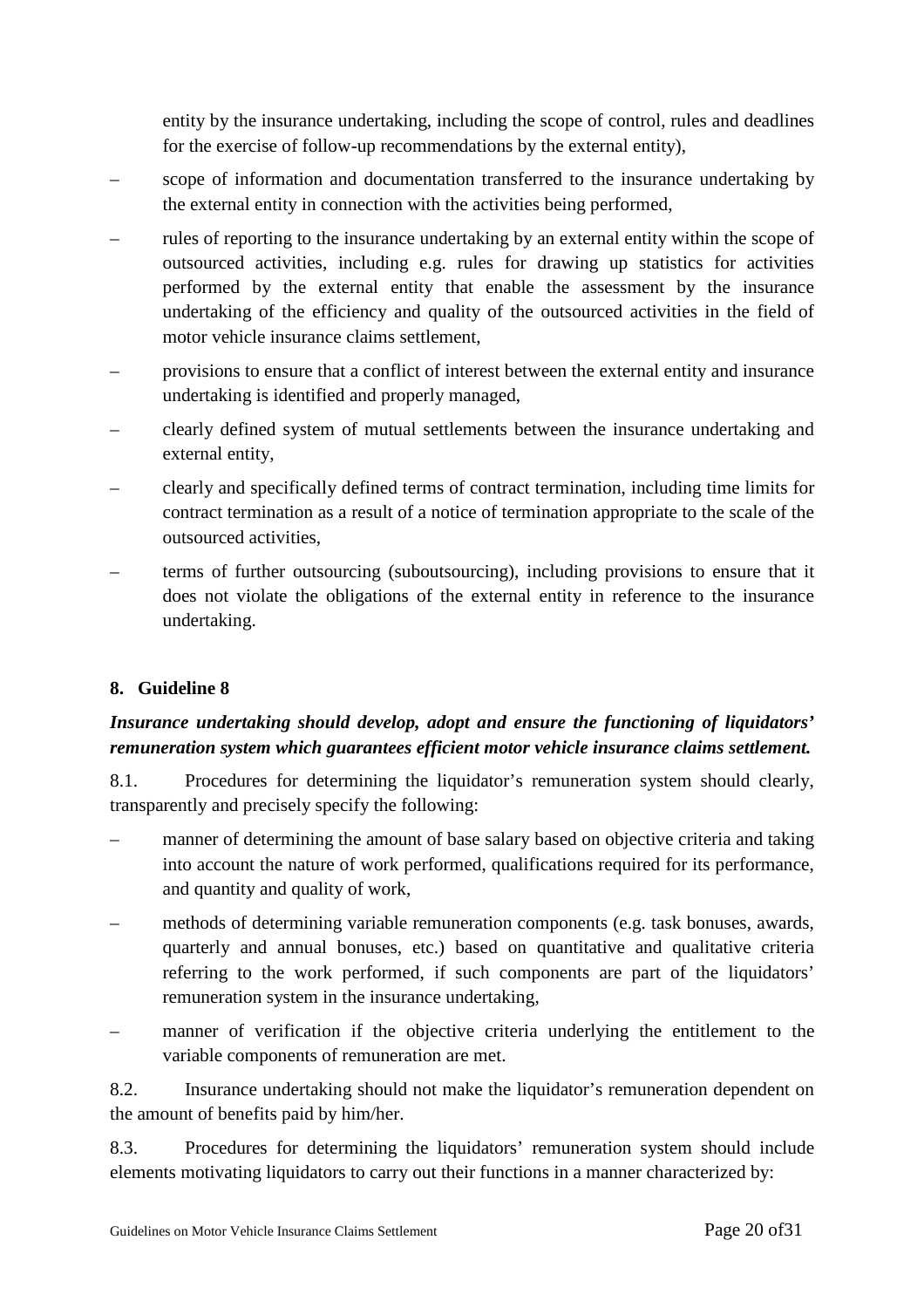- high quality of work,
- fast pace of claims processing,
- compliance with the law and internal regulations of the insurance undertaking, in particular requiring the insurance undertaking to respect the principle of full compensation,
- claims processing that results in the reduction of complaints, or a low number of such complaints,
- care about the insurance undertaking's reputation.

8.4. Insurance undertaking should supervise the process of applying procedures that define the liquidators' remuneration system. This process should guarantee the control of the correct implementation of the adopted liquidators' remuneration system, and development of its modifications, in particular to ensure that the insurance claims processing is optimal from the perspective of the insurance undertakings' business activity, requirements under the applicable law and protection of the beneficiary's interests.

8.5. Procedures for determining the liquidators' remuneration system and their application should undergo review at least once a year.

## **9. Guideline 9**

## *Insurance undertaking should ensure that the employees of motor vehicle insurance claims settlement units have competencies and knowledge in the area of the activities performed, in particular through the access to training in the area of motor vehicle insurance claims settlement.*

9.1. Insurance undertaking should organise regular training for employees of the motor vehicle insurance claims settlement units, which should cover issues relevant from the perspective of compliance of the insurance undertaking's business activity with the applicable law, Supreme Court judgments based on it and with established judgments of common courts and the guidelines of the supervision authority.

9.2. Insurance undertaking should appoint one of its managers as a person responsible for defining the scope of knowledge related to the area of motor vehicle insurance claims settlement that would be adequate to different job positions and the form in which such knowledge is transferred.

9.3. The knowledge may be transferred through dedicated training, presentations, reports. The person referred to in Guideline 9.2 should be involved in the definition of the scope of training and in preparation of the training plan.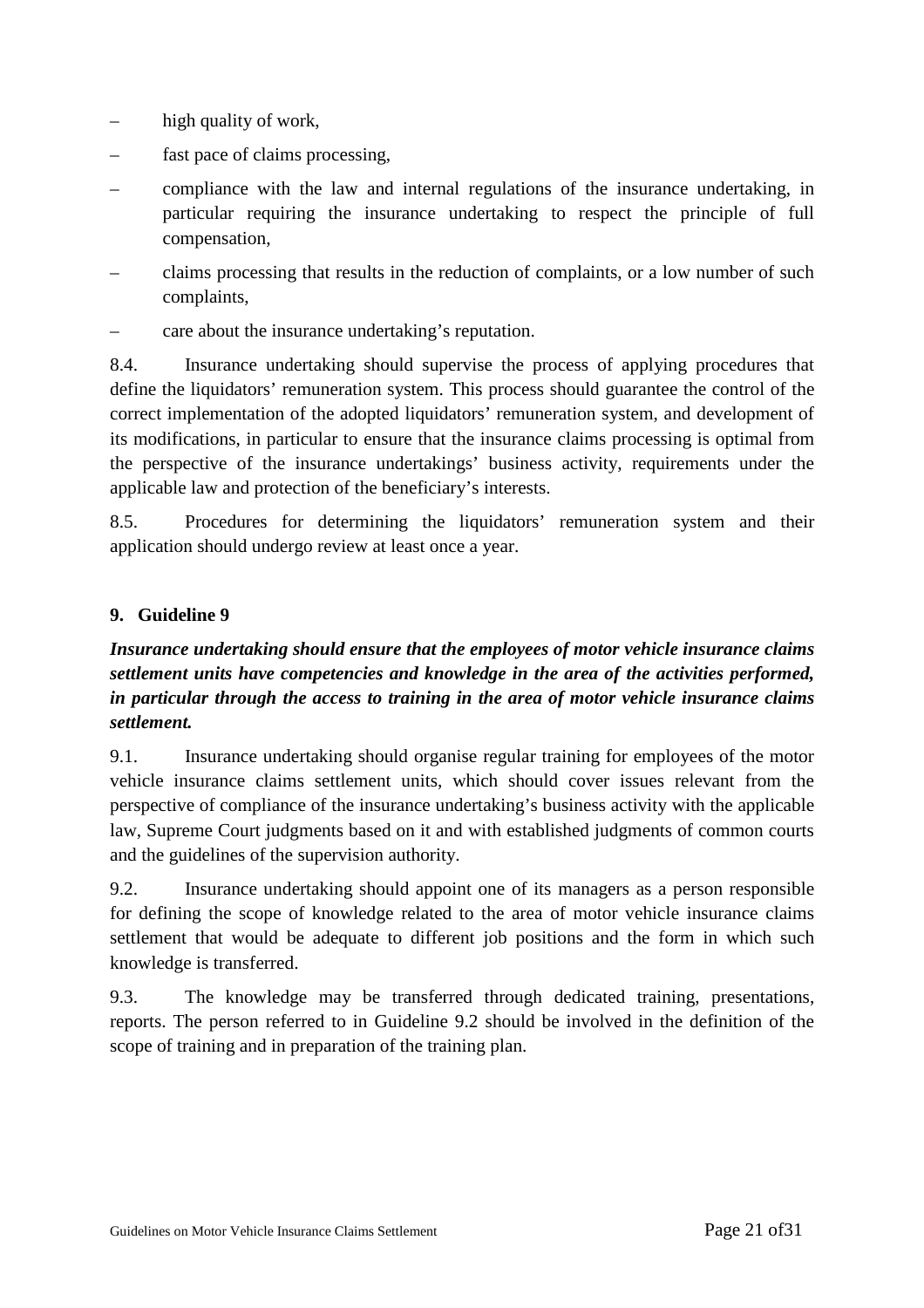## **Manner of conducting the motor vehicle insurance claims processing**

## **10. Guideline 10**

*Insurance undertaking should conduct the vehicle insurance claims processing in such manner that ensures payment of insurance benefits or a decision on refusing to pay insurance benefits in whole or in part within the dates specified in the applicable law and concluded insurance contract.* 

10.1. Upon receiving of a claim, insurance undertaking should independently and actively take all objectively possible measures within the insurance claims processing (e.g. to obtain information from police units, witnesses reports), in particular, insurance undertaking should not wait for a court judgment in a situation where objective self-determination of liability or the amount of insurance benefit by the insurance undertaking is possible.

10.2. When justified, within the dates specified in the applicable law and insurance contract, insurance undertaking should pay the undisputed part of insurance benefit in the amount corresponding to the size of damage determined on the date when decision to pay the undisputed portion of benefit was made.

10.3. Any claim lodged together with the notice about a fortuitous event or with the notice about the damage or at a later date, should be considered with regard to the obligations arising from the applicable law, in particular with regard to the time frames and disclosure obligations.

10.4. Insurance undertaking should not make the commencement or continuation of motor vehicle claims processing dependent on the presentation, by the beneficiary or the person submitting the claim, of documents confirming conclusion of insurance contract.

10.5. Insurance undertaking cannot shift on the beneficiary or the claimant the obligation to obtain and provide the documents needed to establish liability of the insurance undertaking or the amount of insurance benefit, if the insurance undertaking alone may obtain such documents on the basis of the applicable law.

## **11. Guideline 11**

*Communication between the liquidator and the entities with which the liquidator is in contact in the course of the motor vehicle insurance claims processing, in particular with the claimant, beneficiary, policyholder, insured and the perpetrator of the fortuitous event, should be conducted with due diligence required by the professional nature of the insurance activity conducted by the liquidator.* 

11.1. Notifying the claimant by the insurance undertaking about the documents required to establish liability of the insurance undertaking in a form other than written, requires explicit consent of the claimant.

11.2. Written notification of the insurance undertaking sent within the time frames indicated in the Act or in the insurance contract, to the claimant, about the reasons for the inability to satisfy their claim in whole or in part, must include an indication of the specific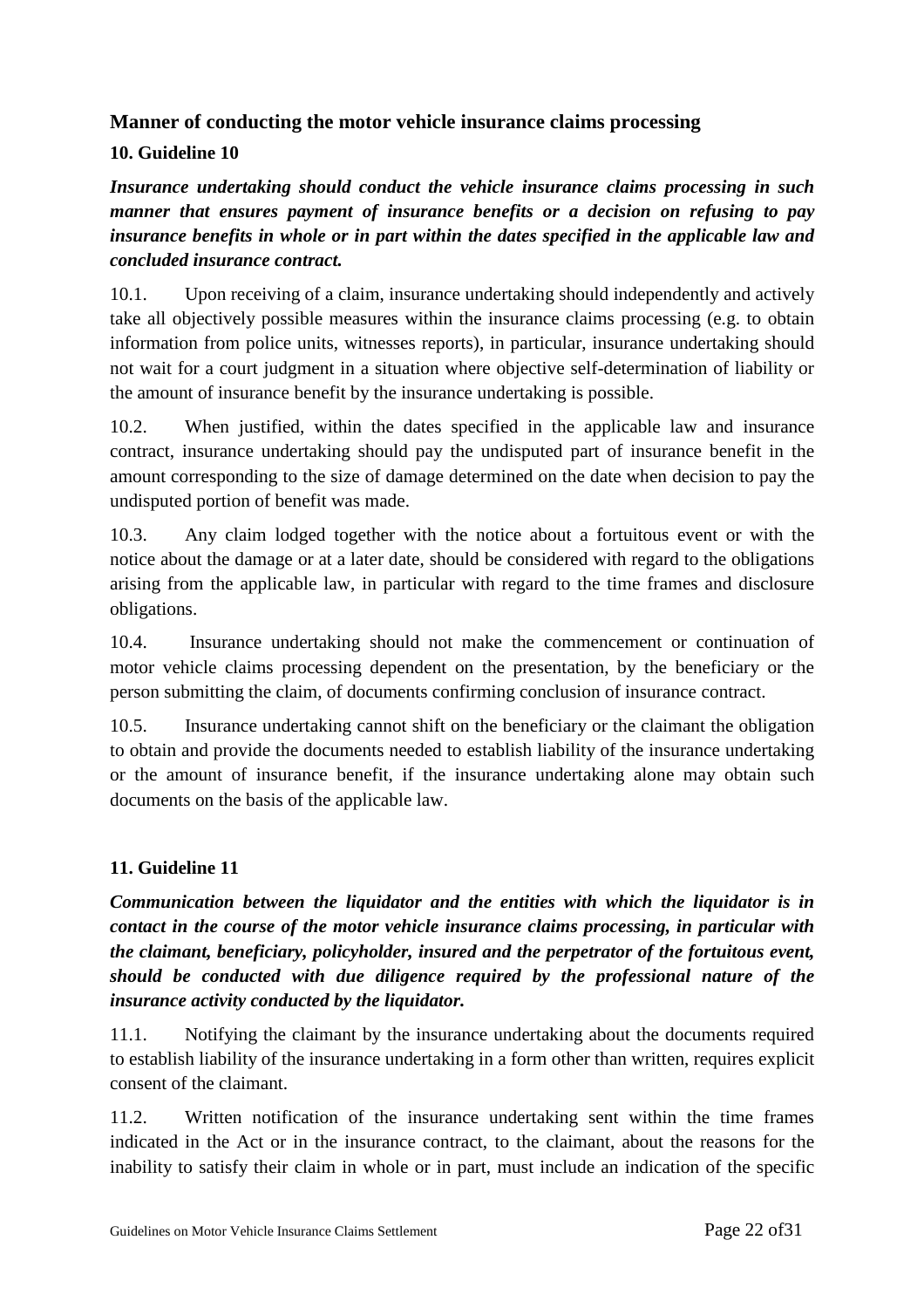cause preventing settlement of claim in a given case, indication of the likely date at which it would be possible and, if the reason refers to the claimant, an indication of how the claimant should cooperate with the insurance undertaking in order to complete the claim processing.

11.3. Notification that the insurance benefit does not apply or its amount is different than that specified in the claim should indicate specific circumstances and the legal basis justifying the refusal to pay the insurance benefit.

11.4. Upon request of beneficiaries in the light of the Act on Insurance Activity, insurance undertaking should promptly provide them with the information and documents collected to determine its liability or the amount of the insurance benefit.

11.5. Every time insurance undertaking provides the information and documents referred to in Guideline 11.4, it should make a record or document this fact indicating the scope of that access.

## **12. Guideline 12**

*Insurance undertaking should develop, adopt and ensure that procedures defining communication between the liquidator and the entities with which the liquidator stays in contact in the course of the insurance claims processing, in particular with the claimant, beneficiary, policyholder, insured and the perpetrator of the fortuitous event, are part of the management system in the insurance undertaking.* 

12.1. In accordance with the procedures, the beneficiary or the claimant, immediately after lodging the claim should be provided with contact details of the liquidator conducting the insurance claims processing initiated with this filing, to enable direct contact with the liquidator. If a team of people (liquidators) is responsible for settlement of the claim in a given insurance undertaking, it is sufficient to provide contact details of one of the liquidators.

12.2. These procedures should ensure:

- fast and easy access to the liquidator involved in processing of the claim,
- provision of comprehensive explanations by the liquidator,
- high quality of the information, and its objectivity, accessibility and comprehensibility,
- immediate access by the beneficiary or the claimant to the files of the claim processing.

12.3. Procedures of the insurance undertaking should ensure the possibility of making direct contact with the liquidator by the entities with which the liquidator stays in contact during the insurance claims processing, in particular by the claimant, beneficiary, policyholder, insured and the perpetrator of a fortuitous event, via telephone or e-mail, and also, if justified by the scale of the insurance business activity and the size and risk profile associated with this activity, the insurance undertaking may allow other forms of contact with the liquidator, e.g. personal contact or contact via the insurance undertaking's website.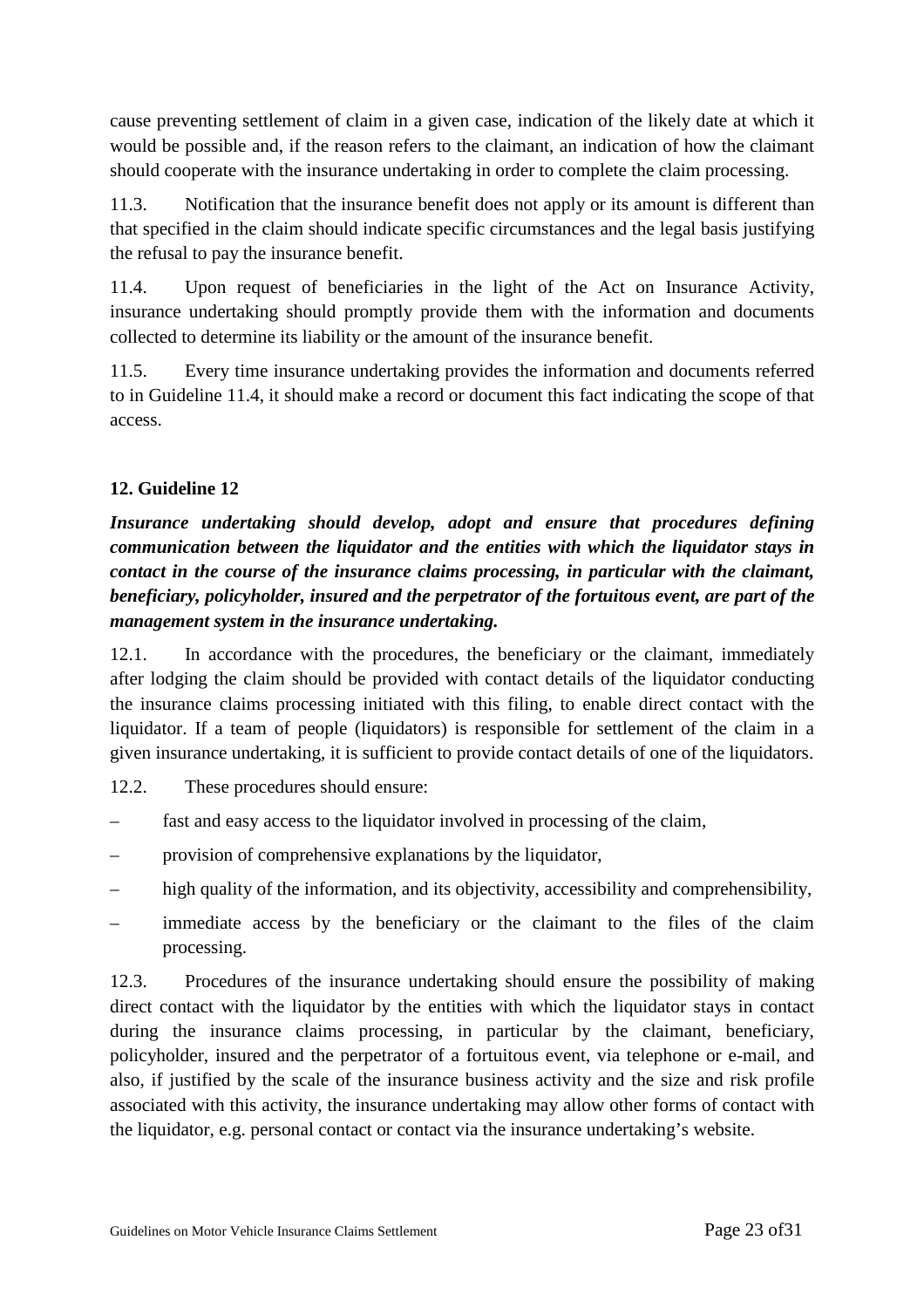12.4. In accordance with the procedures, in the event that the liquidator contacts the entities with which the liquidator stays in contact in the course of insurance claims processing, in particular with the claimant, beneficiary, policyholder, insured and the perpetrator of a fortuitous event, and this contact ends with making arrangements for further claims processing, such arrangements should be recorded in a form that allows for their future access to such recording.

12.5. In accordance with the procedures, in the course of claims processing, the liquidator, being in contact in particular with the claimant, beneficiary, policyholder, insured and the perpetrator of a fortuitous event, should avoid situations that may cause a conflict of interest. In the event that such conflict of interest arises, the liquidator must notify the insurance undertaking, and also should be able to withdraw from the insurance claims processing.

## **13. Guideline 13**

*Insurance undertaking should keep motor vehicle insurance claims settlement documentation, including in particular claim documentation and justification of the determination and adjustment of outstanding claims provisions, insurance benefits for a given loss, with due diligence required by the professional nature of the insurance activity conducted by the insurance undertaking.*

13.1. If the insurance claims processing documentation is maintained in digital form, the manner of collecting such documentation should ensure immediate access to all the documents collected by the insurance undertaking in the process, on terms identical to those applicable to files in paper form.

13.2. Documentation for outstanding claims relating to any insurance claims processing should include evidence of dispatching and receiving by the insurance undertaking of individual letters in the course of correspondence exchanged in the process.

13.3. Documentation for outstanding claims relating to any insurance claims processing should include, in addition to the decision to pay insurance benefit, also confirmation of the actual payment of the insurance benefit on a given date.

13.4. Documentation for outstanding claims relating to any insurance claims processing should be numbered in the order of appearance of documents in the claim settlement process, regardless of whether the documentation for outstanding claims is maintained in paper or digital form.

## **14. Guideline 14**

*Insurance undertaking should provide beneficiaries with complete and clear information on the manner of determining the amount of insurance benefit.*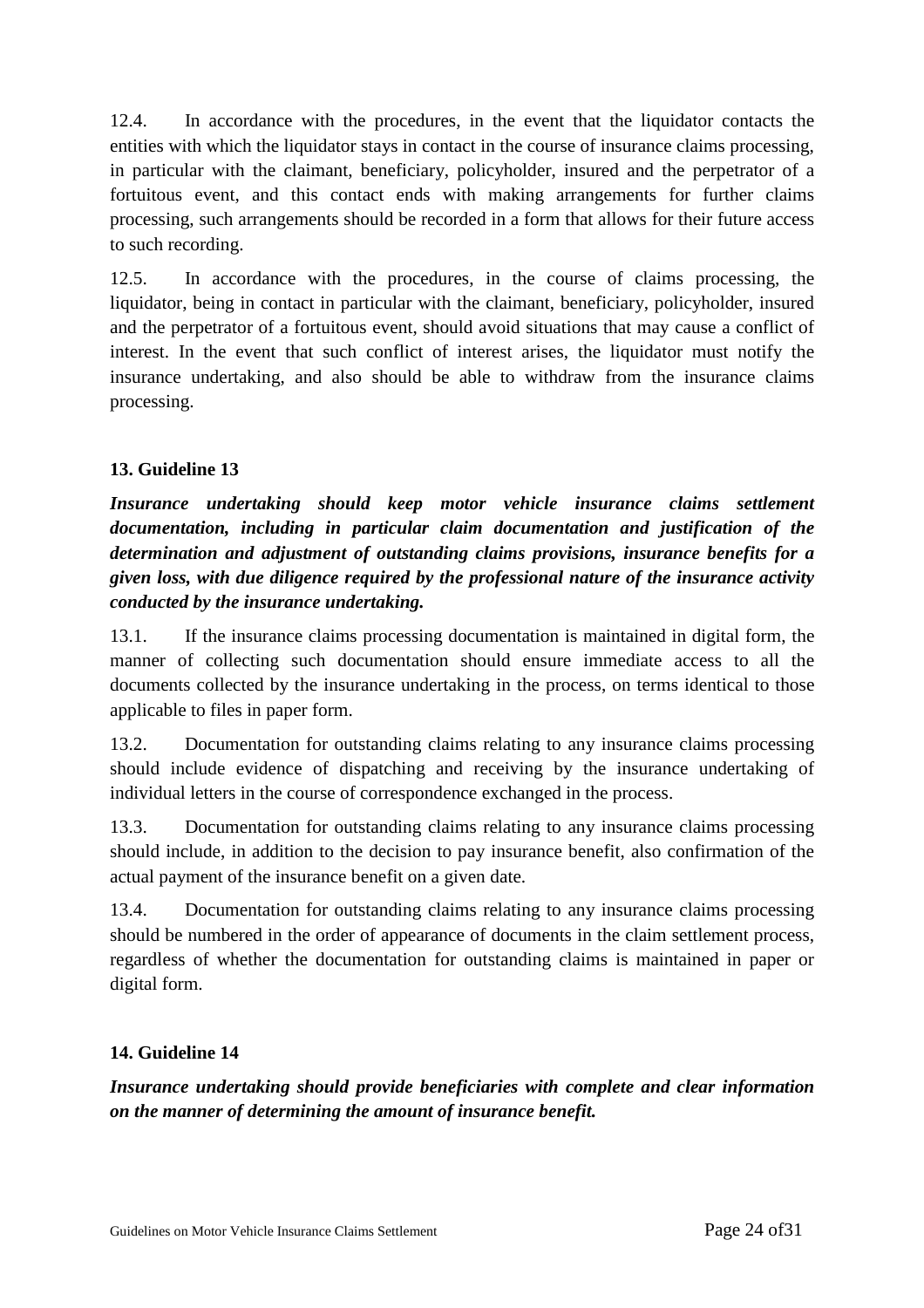14.1. Insurance undertaking on its own initiative should provide the beneficiary, with calculation of the vehicle repair costs based on which the value of insurance benefit is determined.

14.2. The calculation should include information concerning in particular:

- vehicle make,
- vehicle model.
- vehicle type,
- registration number,
- vehicle identification number,
- date of first registration (first entry into traffic)
- year of production and mileage of the damaged vehicle,
- number and type of operations necessary to repair the vehicle (replacement / repair of parts, painting of elements)
- parts undergoing replacement and repair,
- parts quality (O, Q, P), which was taken into account in the calculation, their manufacturer and supplier,
- the number and the type of man-hours required to complete the repair of the vehicle,
- the price of parts and man-hour rates.

14.3. If the insurance undertaking proposes to settle the claim as a total loss, the insurance undertaking should provide the beneficiary with full valuation of the vehicle before and after the occurrence of the event covered by insurance, which is the basis for determining the amount of insurance benefit, including information on the type and amount of any adjustment to the vehicle value, as well as detailed information including the data specified in guideline 14.2 on the calculation of anticipated costs of repair of the damaged vehicle, which became the basis for recognition by the insurance undertaking that settlement of total loss is justified.

14.4. If in accordance with the vehicle value determination rules adopted by the insurance undertaking, application of a given vehicle value adjustment and its amount depends on the discretion of the liquidator, justification of such adjustment in a given amount should be explained to the beneficiary.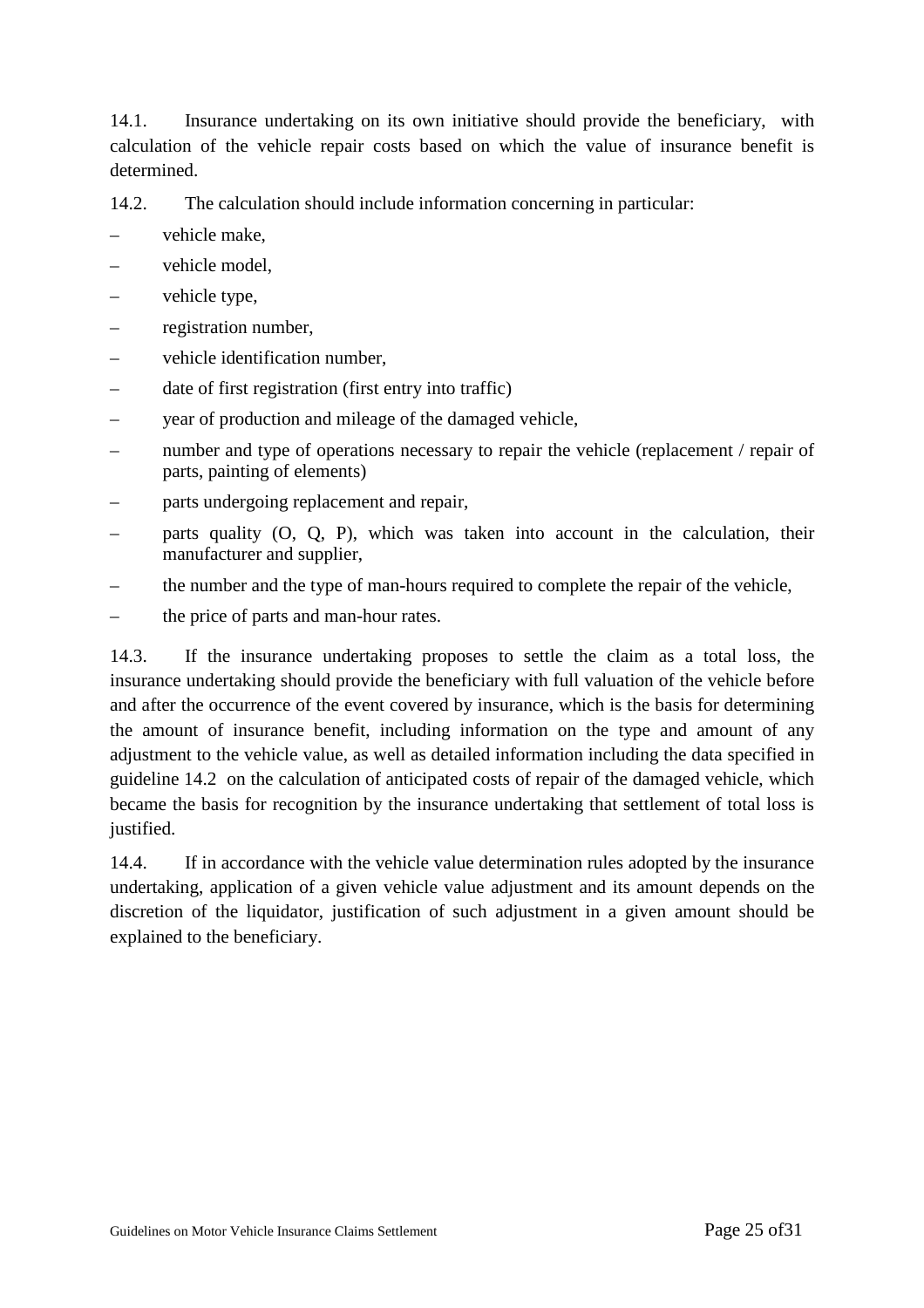#### **Method of insurance benefit calculation**

#### **15. Guideline 15**

*In the event of a partial loss, insurance undertaking should determine insurance benefit under the motor third party liability insurance contract in the amount that enables the beneficiary to restore the vehicle to its condition before damage.* 

15.1. Regardless of whether the amount of insurance benefit is determined with the service method or the cost estimate method, the insurance undertaking should not apply practices leading to the violation of full compensation principle. In particular, if a claim is settled using the cost estimate method, the insurance undertaking cannot apply other criteria for accounting for prices of replacement parts and repair workshops services than in the case of claim settlement using the service method.

15.2. Calculation of vehicle repair costs, being the basis for determining insurance benefit using the cost estimate method should be made based on the market value of the services and replacement parts on the date when the amount of compensation was determined including VAT (unless the beneficiary is a VAT payer and is entitled to reduction of the amount of tax due by the amount of tax calculated at the moment of purchase of goods or services), using:

- time standards for repairs ensuring provision of the service in a way that the vehicle is restored to its pre-damage condition,
- man-hour rates set by the insurance undertaking on the basis of prices charged by repair workshops operating in the place of residence or registered office of the beneficiary, or by repair workshops, which are able to perform repairs guaranteeing that the vehicle is restored to its pre-damage condition,
- replacement parts and materials that ensure restoration of the vehicle to its pre-damage condition.

15.3. At the beneficiary's request, the insurance undertaking provides a detailed explanation on what basis the price of services used by repair workshops, referred to above, was determined. At the request of the beneficiary, the insurance undertaking is obliged to indicate the repair workshop providing repair service in the place of residence or registered office of the beneficiary which is able to make repairs to ensure restoration of the vehicle to its original condition at the price set forth by the insurance undertaking.

15.4. Insurance undertaking should not require the beneficiary to present documents certifying purchase of certain parts subsequently used for the vehicle repair and their quality class (O, Q, P), unless the document defining the cost of repair does not indicate specific parts used in that service and their quality class (O, Q, P)

15.5. If calculation of the repair costs included in the cost estimate prepared by an expert or a repair workshop on behalf of the beneficiary is disputed, , the insurance undertaking should justify the basis on which it assumed that the estimate is incorrect.

#### **16. Guideline 16**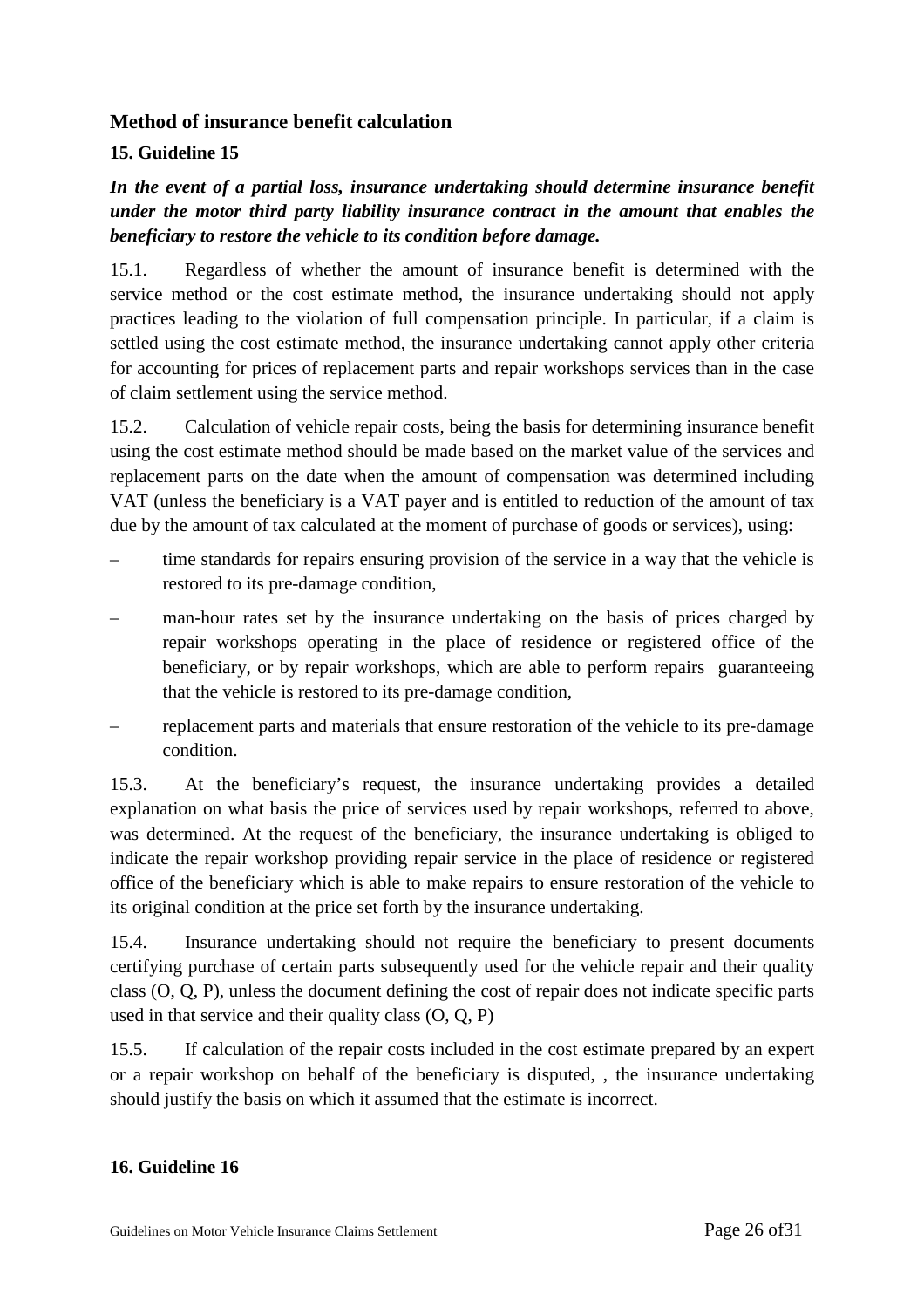*Insurance undertaking should determine insurance benefit under the motor third party liability insurance contract in the amount that takes into account deliberated costs and economically justified costs of new parts and materials used for the repair of the damaged vehicle. If insurance undertaking proves that the repair has led to an increase in the value of the vehicle in relation to its value prior to the occurrence of an insured event covered by the contract, it may reduce the value of insurance benefit by an amount corresponding to such an increase.* 

16.1. If a given part qualifies for replacement, in determining the amount of insurance benefit, it is appropriate to take into account the value of the new part.

16.2. While determining the insurance benefit, the insurance undertaking should not apply amortization. That principle applies to all damaged parts of the vehicle.

16.3. In a situation where as a result of the vehicle repair, in particular through the use of new parts, the value of the vehicle as a whole has been increased in relation to its value before the occurrence of the event covered by the motor third party liability insurance contract, the insurance undertaking may reduce the value of the insurance benefit by a value corresponding to this increase. The burden of proof in this regard rests with the insurance undertaking which should provide the beneficiary with a detailed valuation of the market value of the vehicle before and after the event, showing the increase in value of the vehicle as a result of the use of new parts for the vehicle repair.

## **17. Guideline 17**

## *While determining the amount of insurance benefit under the motor third party liability insurance contract, insurance undertaking should take into account the value of parts that need to be exchanged, in order to restore the vehicle condition to that before the damage.*

17.1. Insurance undertaking should include only the value of O parts in the case of vehicles covered with warranty of the manufacturer who makes the warranty conditional upon the use of only new replacement parts for repair.

17.2. Insurance undertaking should take into account the value of O parts also when justified by the particular interests of the beneficiary (e.g. when the vehicle has been previously serviced and repaired using only O parts, the use of parts of other quality may affect its commercial value, or when the beneficiary has already performed vehicle repair with the use of O parts and provides the insurance undertaking with a proof of such repair). If in the cases described in the preceding sentence, the insurance undertaking determines insurance benefit amount using the prices of parts other than O parts, it should provide the beneficiary with detailed justification of such decision.

17.3. Subject to the Guidelines 17.1 and 17.2, while determining the amount of the insurance benefit using the cost estimate method, the insurance undertaking may take into account the value of Q parts, if it proves to the beneficiary that these parts come from the parts manufacturer supplying the parts to the vehicle manufacturer and the manufacturer of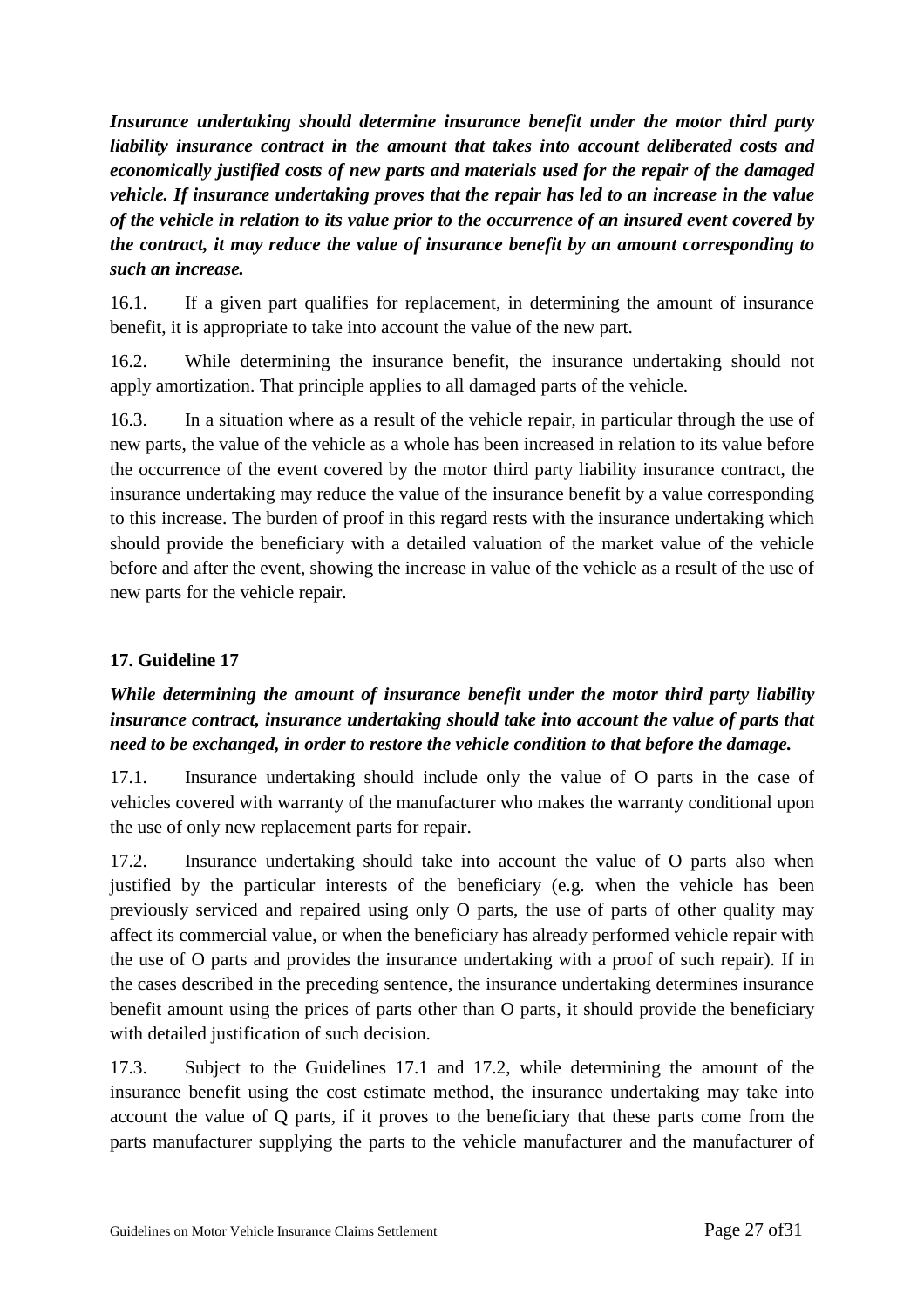these parts confirmed that they have been manufactured according to the specifications and production standards established by the vehicle manufacturer.

17.4. While setting the amount of insurance benefit, the insurance undertaking may take into account the value of P parts, if justified in particular by the age of the damaged vehicle, the degree of overexploitation of parts in the vehicle, as well as the simplicity of the parts' design (that makes it possible to assess suitability for full restitution of such parts without complex examination). However, even in these cases, if the beneficiary has a particular interest in the use of O parts or Q parts, the insurance undertaking should determine insurance benefit taking into account the value of these parts.

17.5. If, on the terms set out in the Guidelines 17.3 and 17.4, the insurance undertaking takes into account the value of parts of lower quality (Q or P) than the part qualified for exchange (O or Q), it should provide the beneficiary with an personalised justification of such decision.

## **18. Guideline 18**

## *Insurance benefit under the motor third party liability insurance contract determined using the cost estimate method should be determined based on the value of available parts.*

- 18.1. Insurance undertaking should inform the beneficiary of:
- which quality of parts  $(0, Q, P)$  were taken into account to determine the amount of insurance benefit,
- which entities are manufacturers of these parts,
- what is the warranty period for these parts,
- form which (specifically named) manufacturers or suppliers the beneficiary may purchase these parts at prices proposed by the insurance undertaking at the time of determining insurance benefit.

18.2. Insurance benefit amount determined by the insurance undertaking under Guidelines 17.1- 17.4, in terms of cost of parts should allow the beneficiary to purchase a new part in place of the damaged one on the local market. If parts of lower quality are not available, in the calculation of insurance benefit, the insurance undertaking should take into account the value of parts of higher quality.

## **19. Guideline 19**

*Insurance undertaking should not determine the amount of insurance benefit that results in limitation of the beneficiary of motor third party liability insurance contract as to the possibility of repairing the vehicle, when total loss did not occur. Insurance undertaking should use the same criteria for calculation of insurance benefit regardless of whether it determines the amount of insurance benefit in the case of partial loss, or it examines if it is justifiable to deem the loss to be a total one. If the loss is deemed to be a total one,*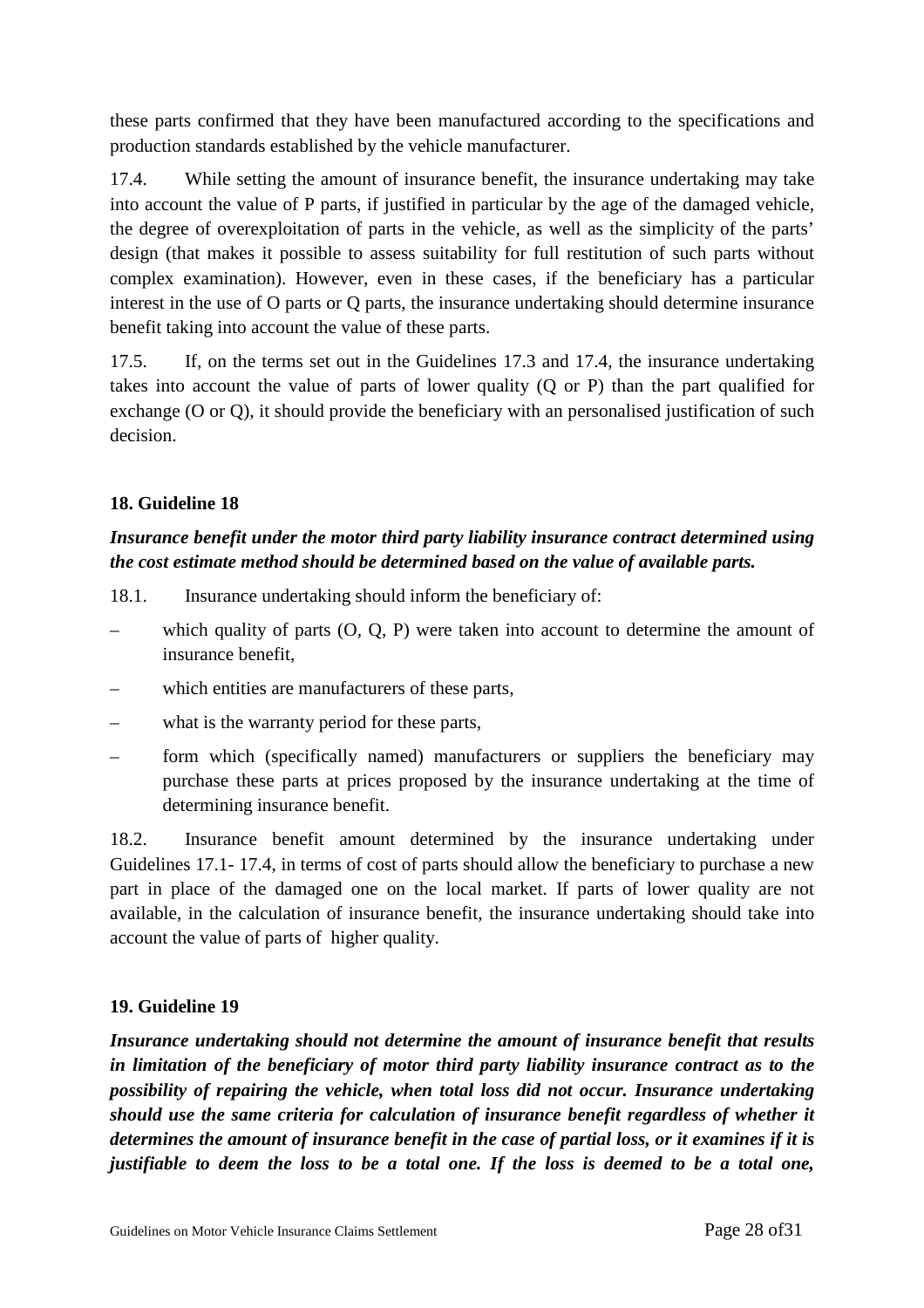## *insurance undertaking should provide the beneficiary with assistance as to the use of the remaining parts of the vehicle.*

19.1. Insurance undertaking should not limit in any manner the beneficiary's discretion to decide on the possibility and extent of vehicle repair, if there are no grounds to settle the claim as total loss, in particular it should not:

- impose on the beneficiary the obligation to agree with the insurance undertaking the cost of repair before it takes place,
- impose on the beneficiary the obligation to document the vehicle repair with bills / invoices covering the total cost of repair before it takes place,
- for the purpose of determining whether it is possible to settle the claim as total loss, estimate the cost of vehicle repair at the highest man-hour rate in the local market (e.g. by AVS and using the O parts, if in reference to the same vehicle and the same claim, the same principles in the case of partial loss settlement would not be applied.

19.2. Insurance undertaking should estimate in the same manner the value of the vehicle immediately before the damage has occurred and the expected cost of vehicle repair, both during verification whether or not there are grounds for settling the claim as total loss, as well as in the event when the claim is qualified as partial loss, in particular regarding the value of parts O, Q and P, labour costs, as well as VAT.

19.3. In the event of total loss, the insurance undertaking should provide the beneficiary with assistance to dispose of vehicle remains, e.g. at the request of the beneficiary, independently present the beneficiary with an offer to purchase the remains at a price consistent with the valuation proposed by the insurance undertaking or to indicate an entity which is willing to purchase the remains at this price.

19.4. In the absence of the possibility to sell the remains at a price consistent with the valuation proposed by the insurance undertaking, the insurance undertaking should adjust the amount of insurance benefit accordingly.

## **20. Guideline 20**

## *Liability of insurance undertaking under the motor third party liability insurance contract for damage or destruction of a vehicle, in particular a vehicle that is not used to conduct business activity, includes deliberated and economically justified expenses for rental of a replacement vehicle.*

20.1. Insurance undertaking should individually consider each claim for reimbursement of replacement vehicle rental costs taking into account all the circumstances of the case.

20.2. Entitlement to insurance benefit on account of replacement vehicle rental costs should not be conditional upon the beneficiary's inability to use public transport.

20.3. Entitlement to insurance benefit on account of replacement vehicle rental costs should not be conditional upon the fact of conducting business activity by the beneficiary.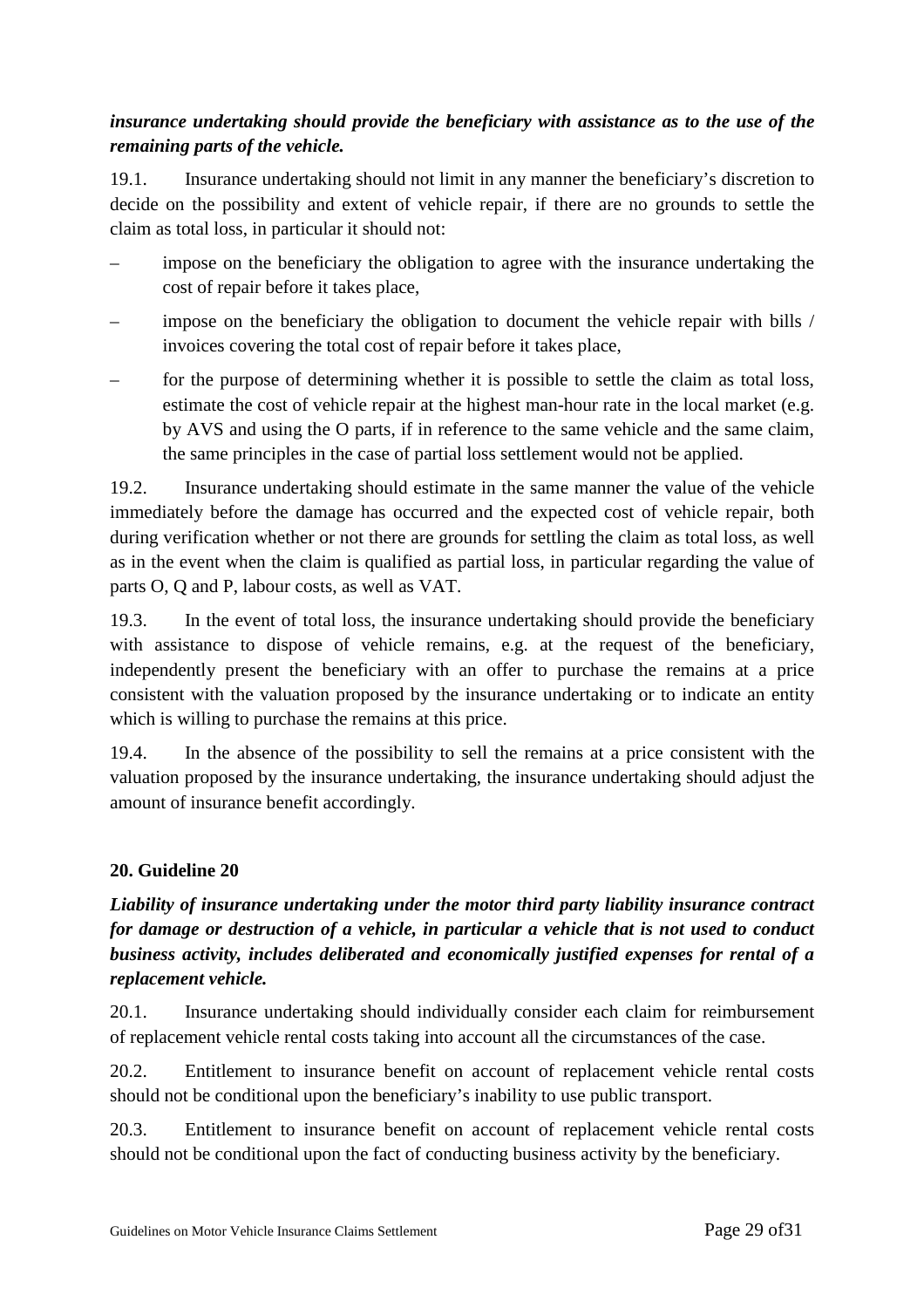20.4. Entitlement to insurance benefit on account of replacement vehicle rental costs should not be conditional upon proving by the beneficiary, who uses the vehicle for personal purposes, that without renting the replacement vehicle, the beneficiary would experience another property loss. The entitlement should not be conditional upon proving by the beneficiary that the replacement vehicle is used to perform various activities of daily living, if the injured party has proven that they use the replacement vehicle in a different way.

20.5. In each individual case, the scope of compensation of replacement vehicle rental costs should be defined by the criterion of its purpose and economic justification. Insurance undertaking should therefore be obliged to reimburse the deliberated costs and economically justified costs allowing elimination of negative consequences for the beneficiary, which cannot be eliminated in a different way, maintaining a reasonable balance between the beneficiary's benefit and burden on the insurance undertaking.

20.6. Immediately upon lodging of claim, insurance undertaking should provide information on the principles of replacement vehicle rental costs recognition, in particular referring to the type / class of the rented vehicle, wherein the information should clearly state that the beneficiary may rent a replacement vehicle of substantially similar class for the time of repair of the damaged vehicle or the time necessary to purchase another vehicle, at prices in the local market. In assessing whether the claim for reimbursement of replacement vehicle rental costs is justified, the insurance undertaking should also take into account the facts that indicate when renting a replacement vehicle is superfluous.

20.7. Reimbursement applies not only to the deliberated and economically justified cost of rental which has been actually paid by the beneficiary, but also the cost of rental payable, but still unpaid.

20.8. Insurance benefit paid by the insurance undertaking should cover reimbursement of expenses for the period of replacement vehicle rental necessary to repair the damaged vehicle or purchase a new vehicle by the beneficiary in the specific case. Insurance undertaking should not automatically determine the time frame of liability for replacement vehicle rental cost, in particular, limit the time frame to the so-called technological repair period (which includes only theoretically estimated amount of man-hours necessary to repair the vehicle) without taking into account other objective factors affecting duration of the beneficiary's inability to use their own vehicle.

20.9. Insurance undertaking may make deductions from insurance benefit for replacement vehicle rental costs by the costs of using beneficiary's own vehicle not incurred by the beneficiary (in particular the cost of fuel, tires). However, deduction from insurance benefit in this regard should be based on clear and individual basis. It is unacceptable to use deductions in the unjustified form of lump-sum or other arbitrary adjustments.

20.10. Adjustment of insurance benefit in relation to claim lodged by the beneficiary is possible only upon presentation by the insurance undertaking of a written justification. Insurance undertaking is obliged to provide detailed justification for only partial recognition of the claim made by the beneficiary in comparison with the replacement vehicle rental costs incurred by the beneficiary.